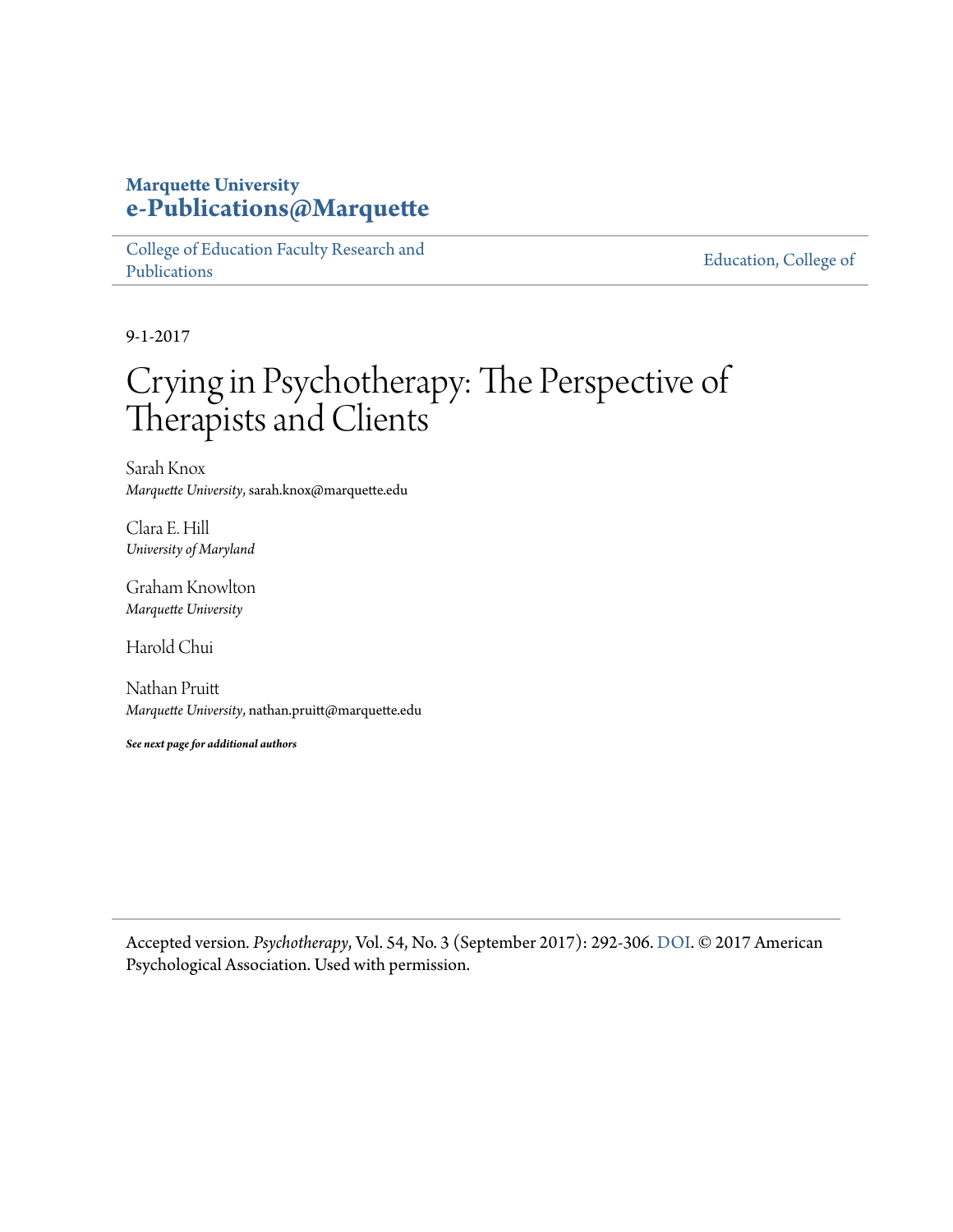#### **Authors**

Sarah Knox, Clara E. Hill, Graham Knowlton, Harold Chui, Nathan Pruitt, and Kevin A. Tate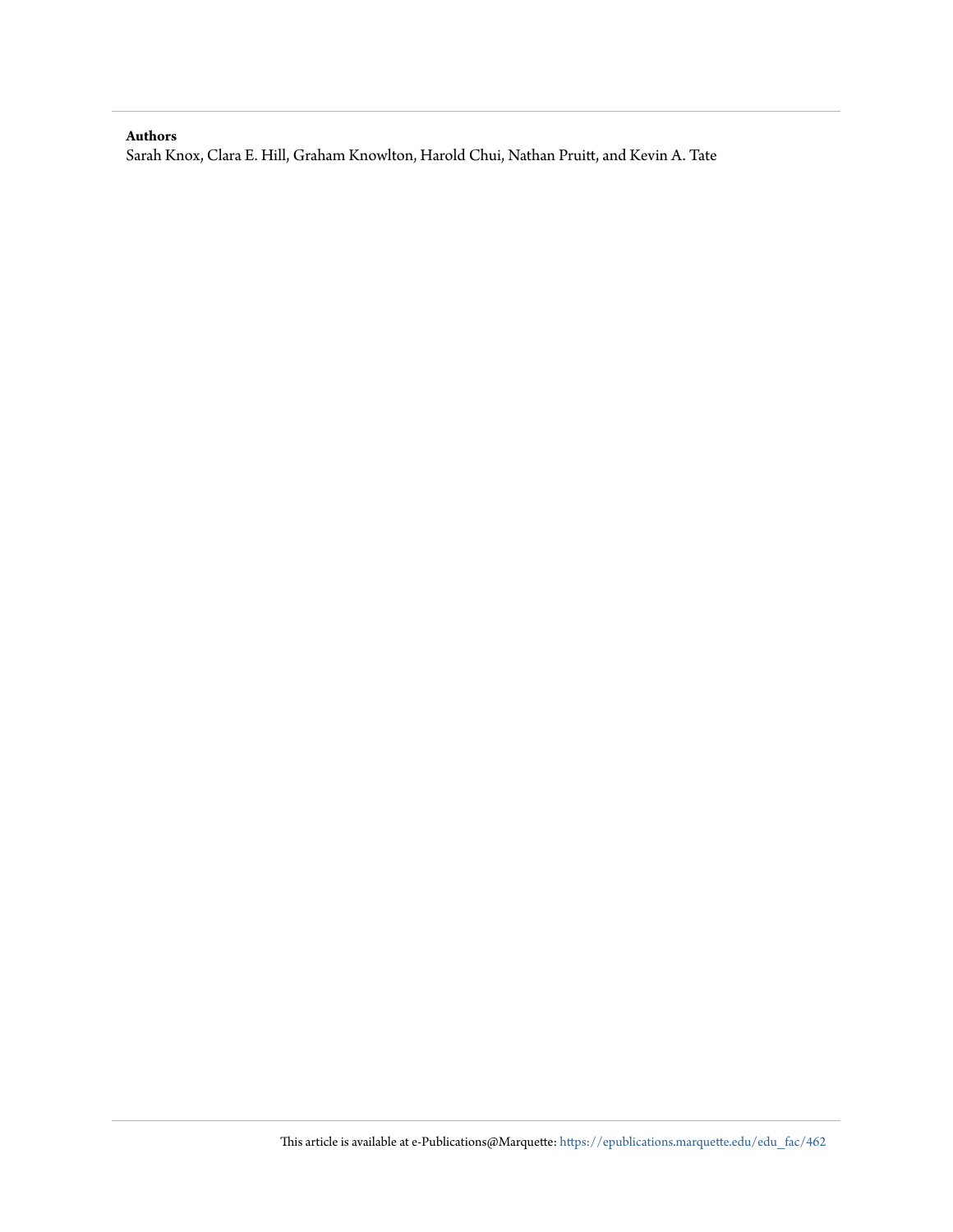**Marquette University**

# **e-Publications@Marquette**

## *Education Faculty Research and Publications/College of Education*

*This paper is NOT THE PUBLISHED VERSION;* **but the author's final, peer-reviewed manuscript.** The published version may be accessed by following the link in th citation below.

*Psychotherapy*, Vol. 54, No. 3 (September 2017): 292-306. [DOI.](https://doi.org/10.1037/pst0000123) This article is © American Psychological Association and permission has been granted for this version to appear in [e-Publications@Marquette.](http://epublications.marquette.edu/) American Psychological Association does not grant permission for this article to be further copied/distributed or hosted elsewhere without the express permission from American Psychological Association.

# Crying in Psychotherapy: The Perspective of Therapists and Clients

**Sarah Knox** *Department of Counselor Education and Counseling Psychology, Marquette University*; **Clara E. Hill** *Department of Psychology, University of Maryland* **Graham Knowlton** *Department of Counselor Education and Counseling Psychology, Marquette University* **Harold Chui** *Department of Educational Psychology, The Chinese University of Hong Kong* **Nathan Pruitt** *Counseling Center, Siena College* **Kevin Tate** *Department of Counselor Education and Counseling Psychology, College of Education, Marquette University*

**Acknowledgement:** Kevin Tate is now at the Career Education office, Wellesley College.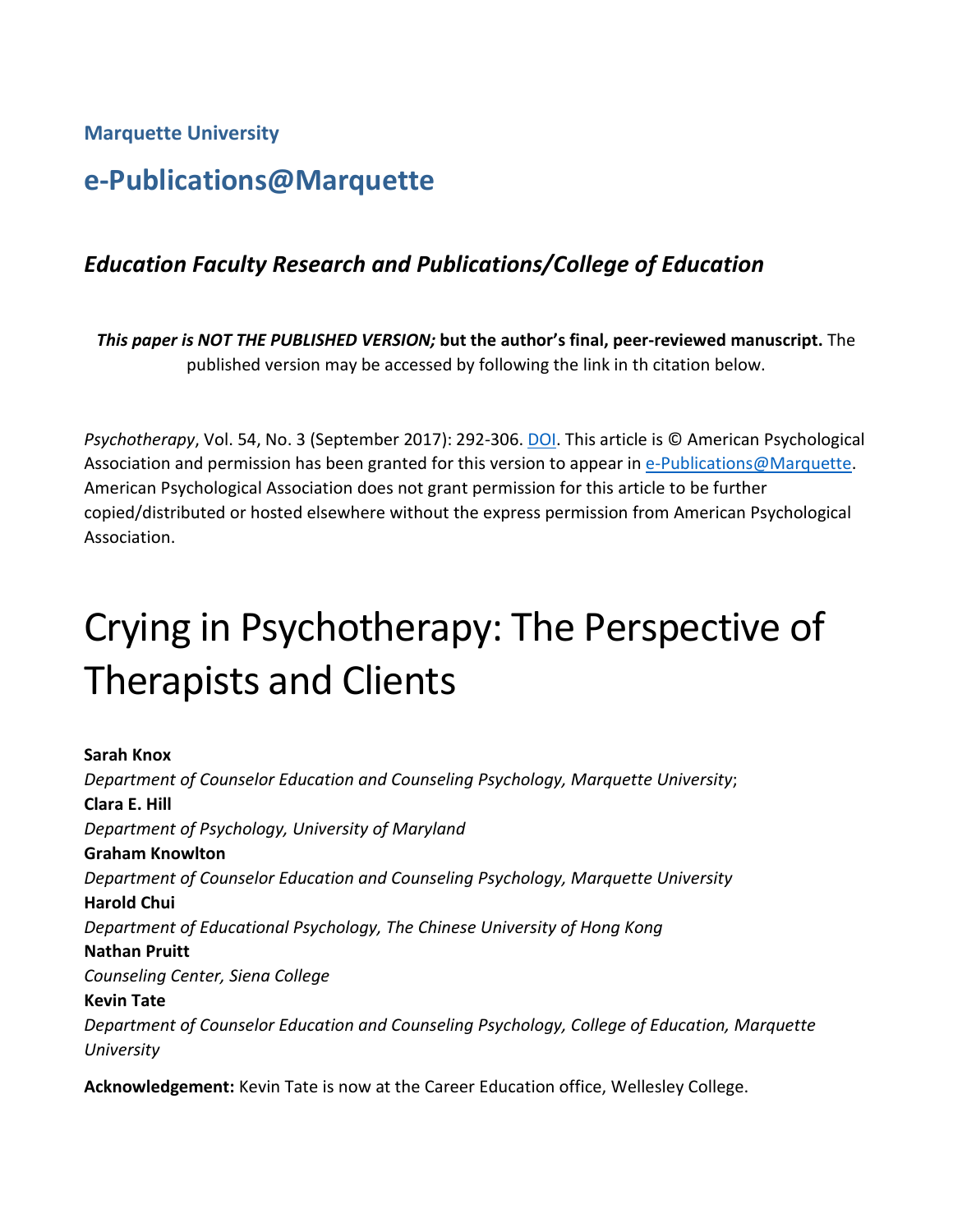We thank our transcribers: Sydney Baker, Alexandra Fuss, Peter Grau, Heidi Hemling, Shakeena King, Kirsten Kjar, James McDonald, Shannon Skaistis, and Olga Zavgorodnya.

Crying often reflects deep sadness, anger, desolation, and empathy. When it occurs in the presence of another person, however, it also involves a communication between those two people [\(Nelson, 2008\)](https://0-web-a-ebscohost-com.libus.csd.mu.edu/ehost/detail/detail?vid=0&sid=31a23438-ac1b-4d2c-92d0-63814aa9a694%40sessionmgr4007&bdata=JnNpdGU9ZWhvc3QtbGl2ZQ%3d%3d#c23). Psychotherapy is a particularly intriguing context for examining such communication, as it frequently includes the expression of intense emotion and "bids" for something from one person to the other (e.g., support, compassion). When therapists cry in the presence of clients, what do they communicate? What do clients communicate when they cry? Of particular interest in the present study was examining these phenomena from the perspective of the different roles in therapy: as the therapist crying with a client, as a client crying with a therapist, and as a client when one's therapist cries. Thus, our overarching question focused on the experience of crying in therapy, whether as a therapist or a client.

# [Theory About Therapist Crying](https://0-web-a-ebscohost-com.libus.csd.mu.edu/ehost/detail/detail?vid=0&sid=31a23438-ac1b-4d2c-92d0-63814aa9a694%40sessionmgr4007&bdata=JnNpdGU9ZWhvc3QtbGl2ZQ%3d%3d#toc)

Much of the psychoanalytic literature cautions against therapist crying, given the desire for therapists to be a blank slate and concerns that such crying would distract the client and turn the focus to the therapist. [Beck, Rush, Shaw, and Emory \(1979\)](https://0-web-a-ebscohost-com.libus.csd.mu.edu/ehost/detail/detail?vid=0&sid=31a23438-ac1b-4d2c-92d0-63814aa9a694%40sessionmgr4007&bdata=JnNpdGU9ZWhvc3QtbGl2ZQ%3d%3d#c3) warned that therapist crying must be carefully monitored, and may be best done only by experienced therapists "who knew when to give vent to their own feelings" (p. 41). More recently, [McWilliams \(1994\)](https://0-web-a-ebscohost-com.libus.csd.mu.edu/ehost/detail/detail?vid=0&sid=31a23438-ac1b-4d2c-92d0-63814aa9a694%40sessionmgr4007&bdata=JnNpdGU9ZWhvc3QtbGl2ZQ%3d%3d#c21) stated that the psychoanalytic couch helps the therapist hide her/his tears, for the therapist who sits behind the patient "may weep without worrying that the patient will be distracted . . . by the therapist's emotional reactivity" (p. 242).

Those espousing nonpsychoanalytic orientations offer a different perspective. [Nelson \(2008\)s](https://0-web-a-ebscohost-com.libus.csd.mu.edu/ehost/detail/detail?vid=0&sid=31a23438-ac1b-4d2c-92d0-63814aa9a694%40sessionmgr4007&bdata=JnNpdGU9ZWhvc3QtbGl2ZQ%3d%3d#c23)uggested that therapist crying must be delicately attuned to the client's attachment needs. In the context of a strong connection with the client, and when the therapist's strength and availability as a care-taker are assured, therapist crying may be experienced by the client "as a deeply empathic response that draws therapist and [client] closer together" (p. 211), or as [Van Heukelem \(1979\)d](https://0-web-a-ebscohost-com.libus.csd.mu.edu/ehost/detail/detail?vid=0&sid=31a23438-ac1b-4d2c-92d0-63814aa9a694%40sessionmgr4007&bdata=JnNpdGU9ZWhvc3QtbGl2ZQ%3d%3d#c30)escribed, "a beautiful way to communicate caring and shared humanity" (p. 90). However, if the client senses therapist fragility, or if the client is a compulsive caregiver highly attuned to others' neediness, therapist crying may overwhelm, unsettle, or distance the client.

# [Anecdotal Literature About Therapist Crying](https://0-web-a-ebscohost-com.libus.csd.mu.edu/ehost/detail/detail?vid=0&sid=31a23438-ac1b-4d2c-92d0-63814aa9a694%40sessionmgr4007&bdata=JnNpdGU9ZWhvc3QtbGl2ZQ%3d%3d#toc)

[Counselman \(1997\)](https://0-web-a-ebscohost-com.libus.csd.mu.edu/ehost/detail/detail?vid=0&sid=31a23438-ac1b-4d2c-92d0-63814aa9a694%40sessionmgr4007&bdata=JnNpdGU9ZWhvc3QtbGl2ZQ%3d%3d#c8) described her work with a couple, in which the wife became ill with terminal cancer. When Counselman heard of the wife's cancer, she was "shocked and speechless; [she] felt tears come to [her] eyes" (p. 235). Because Counselman's mother had died of cancer, she acknowledged her fear that, should she allow herself to cry in session, she would not have been able to stop, illuminating her own countertransferential reaction. During a later session in which Counselman learned that the wife's chemotherapy was not working, both Counselman and the wife cried, tears that now "felt natural and were for [wife], not my mother" (p. 236). Reflecting on the event, Counselman stated that she "'decided to be open and real' with the couple, which encouraged them to be open and real with each other. [She] learned not to fear crying with a client" (p. 237).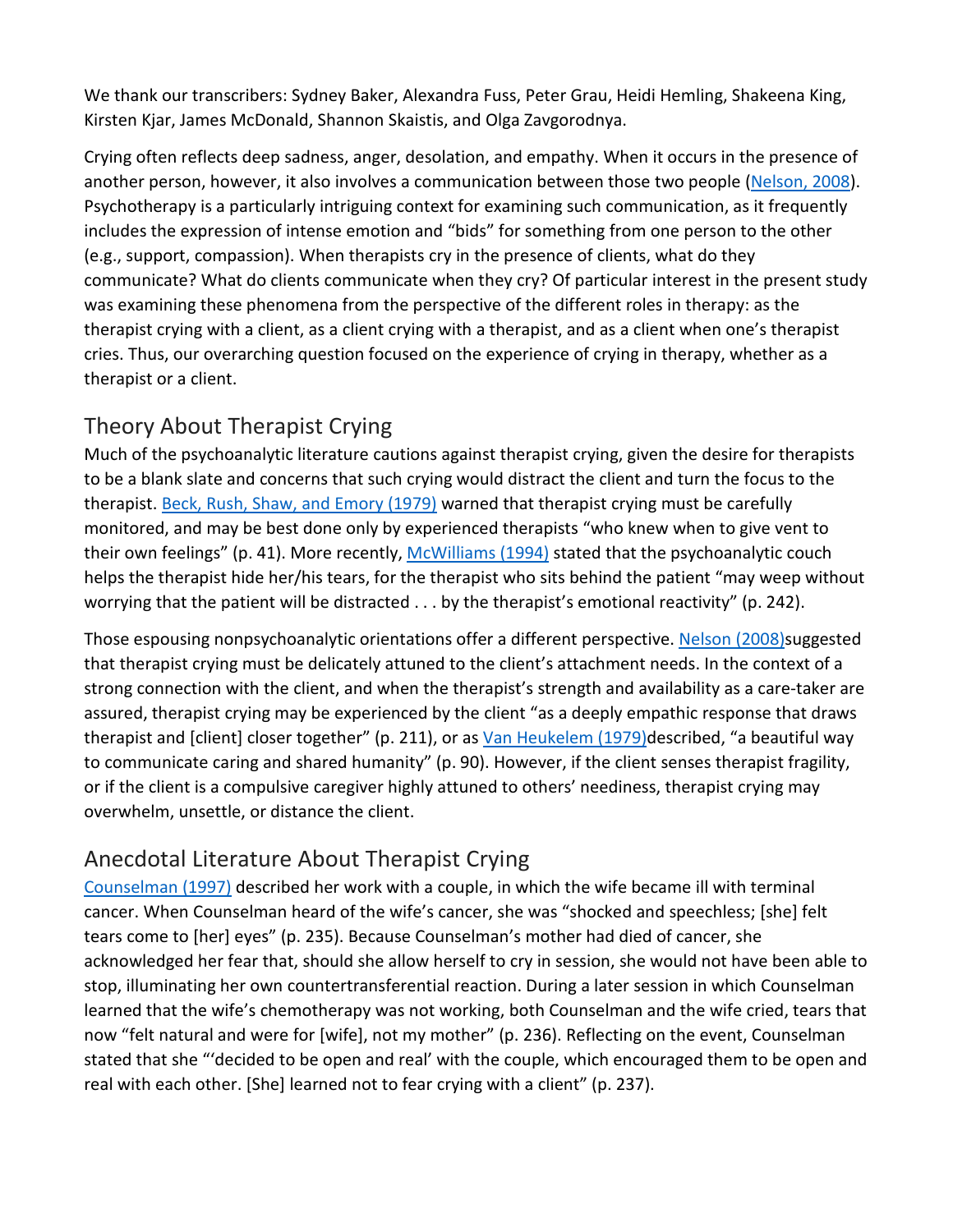[Alden \(2001\),](https://0-web-a-ebscohost-com.libus.csd.mu.edu/ehost/detail/detail?vid=0&sid=31a23438-ac1b-4d2c-92d0-63814aa9a694%40sessionmgr4007&bdata=JnNpdGU9ZWhvc3QtbGl2ZQ%3d%3d#c2) who was herself blind, described working with a woman in her early 50s who had broken her neck and was now paralyzed. As the client cried, Alden wiped away the client's tears with her finger, stating that to do so with a tissue would have felt too cold and impersonal. Alden was "incredibly moved and humbled and deeply felt the tragedy of this woman. I can still feel my own tears now, so many years later, flowing just as they did when I sat with her" (p. 100). In reflecting on her crying, Alden acknowledged "the desperate need of this woman and my own sense of humility and inadequacy" (p. 100), again perhaps reflecting a countertransferential response based on shared physical challenges.

[Rhue \(2001\)](https://0-web-a-ebscohost-com.libus.csd.mu.edu/ehost/detail/detail?vid=0&sid=31a23438-ac1b-4d2c-92d0-63814aa9a694%40sessionmgr4007&bdata=JnNpdGU9ZWhvc3QtbGl2ZQ%3d%3d#c26) described her work with a 16-year-old female client struggling with depressive symptoms related to her younger sister's accidental death. At first, Rhue fought the tears, fearing that they would overwhelm or frighten the client, or create more guilt for the client, who had been babysitting her younger sister at the time of the accident. As her relationship with the client strengthened, Rhue allowed some of her tears, telling herself "that the fight to withhold them was a losing one and presented an unreal lack of emotion . . ." (p. 123). When Rhue asked how her client felt about the tears, Rhue was surprised to learn that the client believed that the tears meant that Rhue was really listening.

[Owens \(2005\)](https://0-web-a-ebscohost-com.libus.csd.mu.edu/ehost/detail/detail?vid=0&sid=31a23438-ac1b-4d2c-92d0-63814aa9a694%40sessionmgr4007&bdata=JnNpdGU9ZWhvc3QtbGl2ZQ%3d%3d#c24) presented her work with a 13-year-old boy who, at age 5, had become a quadriplegic because of an auto accident. When the client described the accident, Owens was "wracked with feelings of sadness and helplessness . . . my eyes were filled . . . I was close to tears, and I made an instant decision not to fight them back" (p. 294). Her client noticed the tears and appeared concerned. She stated that the client's ability to register her tears was important for him, for the client "managed to get his message through" (p. 300) by moving Owens to tears.

Across these anecdotal vignettes, we see that therapists often cry because they are deeply moved by clients' struggles, struggles that may parallel therapists' own life experiences. They may initially seek to suppress the tears, but then let them come as a visual testament to their own realness and humanity, and as a demonstration of their caring for their clients. Their tears may, in fact, communicate this humanity and caring more powerfully than can words.

## [Empirical Literature About Therapist Crying](https://0-web-a-ebscohost-com.libus.csd.mu.edu/ehost/detail/detail?vid=0&sid=31a23438-ac1b-4d2c-92d0-63814aa9a694%40sessionmgr4007&bdata=JnNpdGU9ZWhvc3QtbGl2ZQ%3d%3d#toc)

The extant empirical literature also illustrates that therapists at least occasionally cry when working with clients. [Pope, Tabachnick, and Keith-Spiegel \(1987\),](https://0-web-a-ebscohost-com.libus.csd.mu.edu/ehost/detail/detail?vid=0&sid=31a23438-ac1b-4d2c-92d0-63814aa9a694%40sessionmgr4007&bdata=JnNpdGU9ZWhvc3QtbGl2ZQ%3d%3d#c25) for instance, reported that 56% of therapists have cried with clients and do not find such behavior to be unethical.

In an informal survey of crying, [Nelson \(2005\)](https://0-web-a-ebscohost-com.libus.csd.mu.edu/ehost/detail/detail?vid=0&sid=31a23438-ac1b-4d2c-92d0-63814aa9a694%40sessionmgr4007&bdata=JnNpdGU9ZWhvc3QtbGl2ZQ%3d%3d#c22) found that actual crying occurs on few and usually quite memorable occasions in therapists' professional lives. She suggested that therapists might often feel like crying but suppress their tears in session, fearing that their tears would interfere with clients' experience, thinking that crying would threaten clients' ability to trust in and rely on the therapist as a caregiver, would upset clients, and would be experienced by clients as evidence of therapist neediness. In a more positive light, Nelson concluded that therapist crying may express the deep connection a therapist feels with a client . . . "a visible, visceral acknowledgment of attachment . . . [demonstrating that the therapist] is maximally attuned . . ." to the client (p. 180).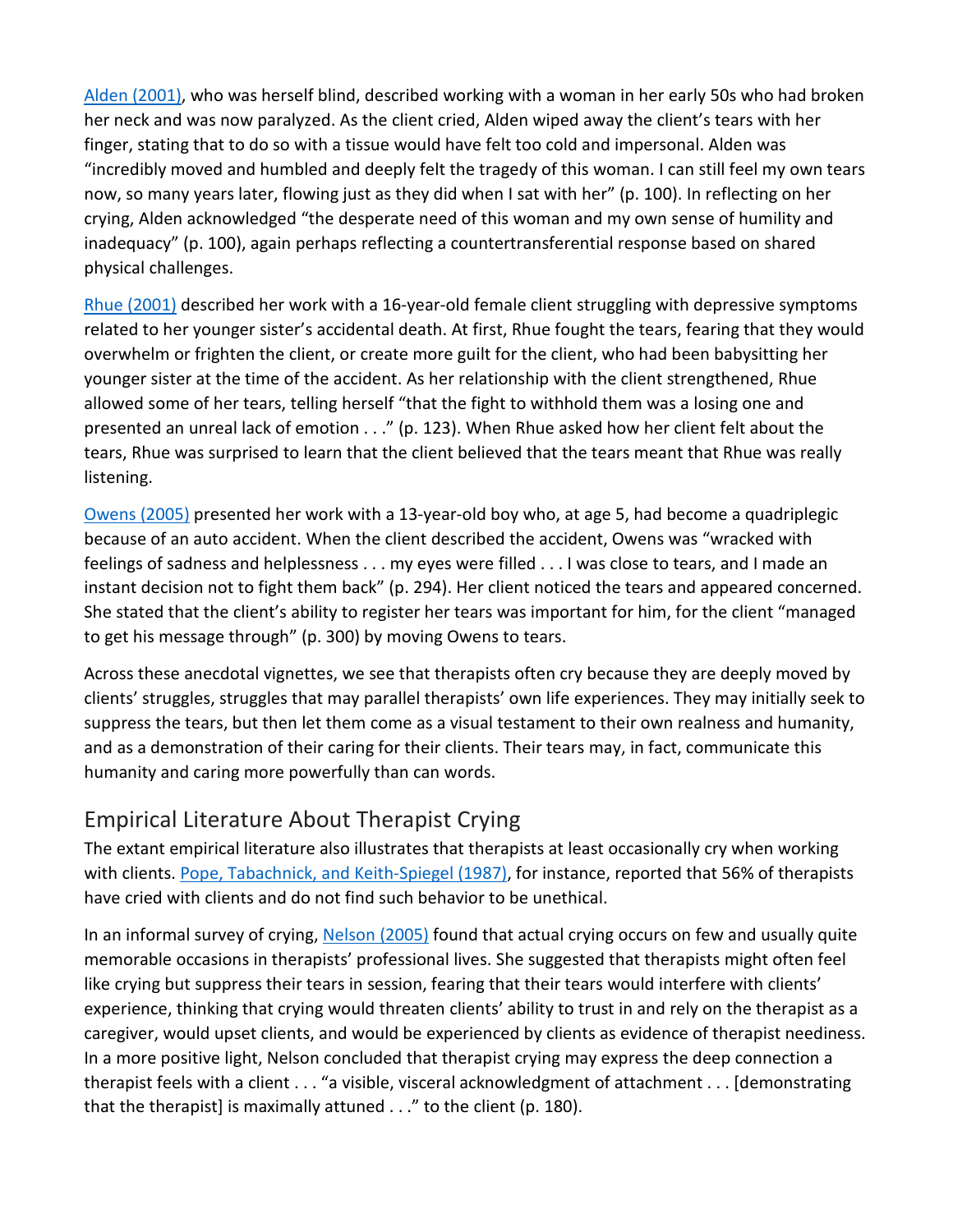More recently, [Blume-Marcovici et al. \(2013\)](https://0-web-a-ebscohost-com.libus.csd.mu.edu/ehost/detail/detail?vid=0&sid=31a23438-ac1b-4d2c-92d0-63814aa9a694%40sessionmgr4007&bdata=JnNpdGU9ZWhvc3QtbGl2ZQ%3d%3d#c4) conducted a survey of therapists' experiences with and attitudes toward therapists' crying in therapy. Among their 684 U.S.-based psychologists, 72% reported having cried at some time with clients. Those who noted a higher tendency, proneness, and frequency of crying in their daily lives were more likely to have cried in therapy. Although women reported crying more in their daily lives than did men, there were no gender differences in crying in therapy with clients. Cognitive–behavioral therapists cried at similar rates in their daily lives as dynamically oriented therapists, but cried less in therapy. In addition, although older therapists cried less in their daily lives than younger therapists, they reported crying more in therapy. Therapists' crying in therapy was perceived to positively influence the therapy relationship, given the sense of authenticity and caring reflected between client and therapist. When the few deleterious effects arose, therapists believed that a role reversal had been evoked by the therapist crying.

In a follow-up study, [Blume-Marcovici, Stolberg, and Khademi \(2015\)s](https://0-web-a-ebscohost-com.libus.csd.mu.edu/ehost/detail/detail?vid=0&sid=31a23438-ac1b-4d2c-92d0-63814aa9a694%40sessionmgr4007&bdata=JnNpdGU9ZWhvc3QtbGl2ZQ%3d%3d#c5)urveyed 411 psychologists and trainees regarding their most recent experience of crying in therapy with clients. The researchers found that crying occurred with a diverse group of clients (children, adolescents, and adults, all with a range of diagnoses), happened throughout therapy, and usually occurred when clients were crying. Therapists most often reported feeling sad while crying, and grief was most often the topic of discussion. In 55% of these experiences, therapists thought that clients were aware of the crying, and those therapists who discussed their crying with their clients reported improved rapport as a result of the crying.

[Tritt, Kelly, and Waller \(2015\)](https://0-web-a-ebscohost-com.libus.csd.mu.edu/ehost/detail/detail?vid=0&sid=31a23438-ac1b-4d2c-92d0-63814aa9a694%40sessionmgr4007&bdata=JnNpdGU9ZWhvc3QtbGl2ZQ%3d%3d#c29) surveyed 105 clients with eating disorders whose therapists had cried in therapy. Such crying was generally experienced positively, but clients more often reported a positive impact of crying (greater respect of clients for therapists, increased likelihood of clients expressing emotion, and greater likelihood that clients would engage in therapy in the future) when therapists had a positive demeanor (happiness, firmness, and consistency) rather than a negative demeanor (bored, anxious, and angry).

[Blume-Marcovici, Stolberg, Khademi, and Giromini \(2015\)](https://0-web-a-ebscohost-com.libus.csd.mu.edu/ehost/detail/detail?vid=0&sid=31a23438-ac1b-4d2c-92d0-63814aa9a694%40sessionmgr4007&bdata=JnNpdGU9ZWhvc3QtbGl2ZQ%3d%3d#c6) also examined training and supervision related to therapist crying. The overwhelming majority (96.5%) of their 686 psychologist and trainee participants indicated that psychologists should be trained how to manage their emotions, but only 36.4% had actually received such training. Half had discussed crying as therapists in therapy with a supervisor, whereas one-quarter had never discussed their most recent therapist tears with anyone.

Across these studies on therapist crying, then, we know that most therapists reported at some point having cried with at least one client, did so with a range of clients in terms of age and diagnosis, and that crying occurred across the course of therapy. Therapists reported crying when they were deeply moved or touched by clients or in conjunction with client crying. The crying evoked feelings of sadness and grief. Moreover, therapists thought that the clients were usually aware that they were crying. In addition, therapists often initially sought to stifle their tears, but later allowed themselves to cry in session. Dynamically oriented therapists and older therapists reported crying more often did than their counterparts. The impact of therapist crying was mostly perceived to be positive, with negative effects associated with role reversal (e.g., attention switched from client to therapist). Finally, few therapists had received training regarding crying in therapy.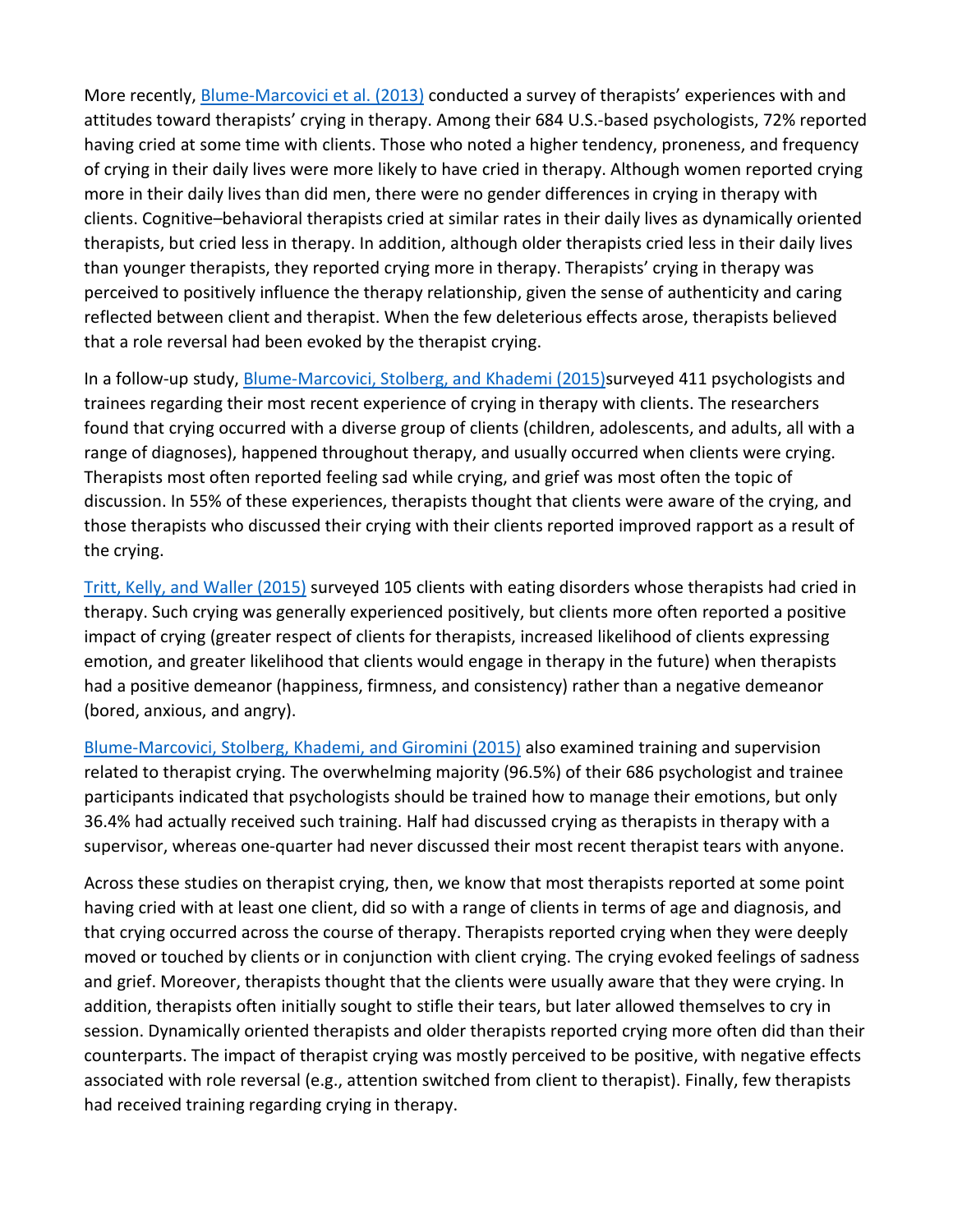Limitations of this research nevertheless exist: The surveys, which are the predominant method used, did not examine the internal experience of crying in therapy, and thus do not capture the lived phenomena of those who cried. Other approaches, particularly qualitative research, might elicit richer and more detailed information about such experiences. Much of the nonsurvey research relies on anecdotal or single-case data, and therefore does not illuminate potential patterns of crying across participants. We also suspect that therapists might become more comfortable with crying as they gain experience, but found no empirical studies examining this idea. Thus, despite evidence that the majority of therapists at some point cry in the presence of clients, the phenomenon remains surprisingly unexamined in the literature [\(Blume-Marcovici et al., 2013\)](https://0-web-a-ebscohost-com.libus.csd.mu.edu/ehost/detail/detail?vid=0&sid=31a23438-ac1b-4d2c-92d0-63814aa9a694%40sessionmgr4007&bdata=JnNpdGU9ZWhvc3QtbGl2ZQ%3d%3d#c4). Such events may have a profound influence on the therapy process, and are thus worthy of examination.

## [Theory About Client Crying](https://0-web-a-ebscohost-com.libus.csd.mu.edu/ehost/detail/detail?vid=0&sid=31a23438-ac1b-4d2c-92d0-63814aa9a694%40sessionmgr4007&bdata=JnNpdGU9ZWhvc3QtbGl2ZQ%3d%3d#toc)

Clearly, crying in therapy is not an unusual experience for clients [\(Nelson, 2008;](https://0-web-a-ebscohost-com.libus.csd.mu.edu/ehost/detail/detail?vid=0&sid=31a23438-ac1b-4d2c-92d0-63814aa9a694%40sessionmgr4007&bdata=JnNpdGU9ZWhvc3QtbGl2ZQ%3d%3d#c23) Robinson, Hill, & [Kivlighan, 2015;](https://0-web-a-ebscohost-com.libus.csd.mu.edu/ehost/detail/detail?vid=0&sid=31a23438-ac1b-4d2c-92d0-63814aa9a694%40sessionmgr4007&bdata=JnNpdGU9ZWhvc3QtbGl2ZQ%3d%3d#c27) [Van Heukelem, 1979\)](https://0-web-a-ebscohost-com.libus.csd.mu.edu/ehost/detail/detail?vid=0&sid=31a23438-ac1b-4d2c-92d0-63814aa9a694%40sessionmgr4007&bdata=JnNpdGU9ZWhvc3QtbGl2ZQ%3d%3d#c30). Such crying is often considered a barometer of client involvement in therapy, in that crying enables clients to access their emotions and suggests the onset of healing [\(Robinson et al., 2015\)](https://0-web-a-ebscohost-com.libus.csd.mu.edu/ehost/detail/detail?vid=0&sid=31a23438-ac1b-4d2c-92d0-63814aa9a694%40sessionmgr4007&bdata=JnNpdGU9ZWhvc3QtbGl2ZQ%3d%3d#c27). These emotions may also reflect physiological reactions to environmental stimuli that help people determine whether to fight, flee, or remain nonreactive, and are also involved in cognitions and behaviors [\(Robinson et al., 2015\)](https://0-web-a-ebscohost-com.libus.csd.mu.edu/ehost/detail/detail?vid=0&sid=31a23438-ac1b-4d2c-92d0-63814aa9a694%40sessionmgr4007&bdata=JnNpdGU9ZWhvc3QtbGl2ZQ%3d%3d#c27).

[Nelson \(2005\)](https://0-web-a-ebscohost-com.libus.csd.mu.edu/ehost/detail/detail?vid=0&sid=31a23438-ac1b-4d2c-92d0-63814aa9a694%40sessionmgr4007&bdata=JnNpdGU9ZWhvc3QtbGl2ZQ%3d%3d#c22) theorized that when clients cry in therapy, client and therapist engage in a direct experience of attachment and caregiving. Such crying may illuminate clients' earlier attachmentrelated experiences, as well as their here-and-now attachment with the therapist, who ideally serves as a secure base [\(Ainsworth, Blehar, Waters, & Wall, 1978\)](https://0-web-a-ebscohost-com.libus.csd.mu.edu/ehost/detail/detail?vid=0&sid=31a23438-ac1b-4d2c-92d0-63814aa9a694%40sessionmgr4007&bdata=JnNpdGU9ZWhvc3QtbGl2ZQ%3d%3d#c1) from which clients explore and experience their emotions.

[Nelson \(2005\)](https://0-web-a-ebscohost-com.libus.csd.mu.edu/ehost/detail/detail?vid=0&sid=31a23438-ac1b-4d2c-92d0-63814aa9a694%40sessionmgr4007&bdata=JnNpdGU9ZWhvc3QtbGl2ZQ%3d%3d#c22) also proposed three different types of crying, distinguished by what each is seeking to elicit (empirical support was provided for different types of crying by [Robinson et al., 2015\)](https://0-web-a-ebscohost-com.libus.csd.mu.edu/ehost/detail/detail?vid=0&sid=31a23438-ac1b-4d2c-92d0-63814aa9a694%40sessionmgr4007&bdata=JnNpdGU9ZWhvc3QtbGl2ZQ%3d%3d#c27). In inhibited crying (noncrying), the crier wants to avoid acknowledgment of the loss and withdraw from the affective experience related to the loss. When inhibited criers do cry, they often stifle their tears, and may reflect avoidant attachment styles, as they seem not to trust their caregivers. Thus, when an inhibited crier does cry with the therapist, such behavior may indicate that the client finally feels safe in the therapy. In the second type of crying (i.e., protest or angry crying), the crier refuses to accept loss and wants others to make the pain disappear. As an example, [Nelson](https://0-web-a-ebscohost-com.libus.csd.mu.edu/ehost/detail/detail?vid=0&sid=31a23438-ac1b-4d2c-92d0-63814aa9a694%40sessionmgr4007&bdata=JnNpdGU9ZWhvc3QtbGl2ZQ%3d%3d#c22) (2005)described that expressing tears of protest may resist an employer's harsh remarks, demanding via the nonverbal crying that the unfair treatment cease. Such tears are often perceived by others as angry or bitter, and may push others away. [Nelson \(2005\)](https://0-web-a-ebscohost-com.libus.csd.mu.edu/ehost/detail/detail?vid=0&sid=31a23438-ac1b-4d2c-92d0-63814aa9a694%40sessionmgr4007&bdata=JnNpdGU9ZWhvc3QtbGl2ZQ%3d%3d#c22) linked this type of crying to an anxious-ambivalent attachment style and an indication that the client fears rejection by the therapist. Finally, in sadness or despair crying, clients acknowledge that they cannot avoid loss, and through the crying actually come to accept the loss. Such crying in therapy allows clients to experience their grief with the therapist and tacitly invites the therapist to comfort the crying client and show compassion. [Nelson \(2005\)](https://0-web-a-ebscohost-com.libus.csd.mu.edu/ehost/detail/detail?vid=0&sid=31a23438-ac1b-4d2c-92d0-63814aa9a694%40sessionmgr4007&bdata=JnNpdGU9ZWhvc3QtbGl2ZQ%3d%3d#c22) related this type of crying to a secure attachment style.

Based on their theoretical foundations, specific approaches to therapy also place high value on client expression of emotion, one type of which is crying. In emotion-focused therapy [\(Greenberg, 2004\)](https://0-web-a-ebscohost-com.libus.csd.mu.edu/ehost/detail/detail?vid=0&sid=31a23438-ac1b-4d2c-92d0-63814aa9a694%40sessionmgr4007&bdata=JnNpdGU9ZWhvc3QtbGl2ZQ%3d%3d#c10), for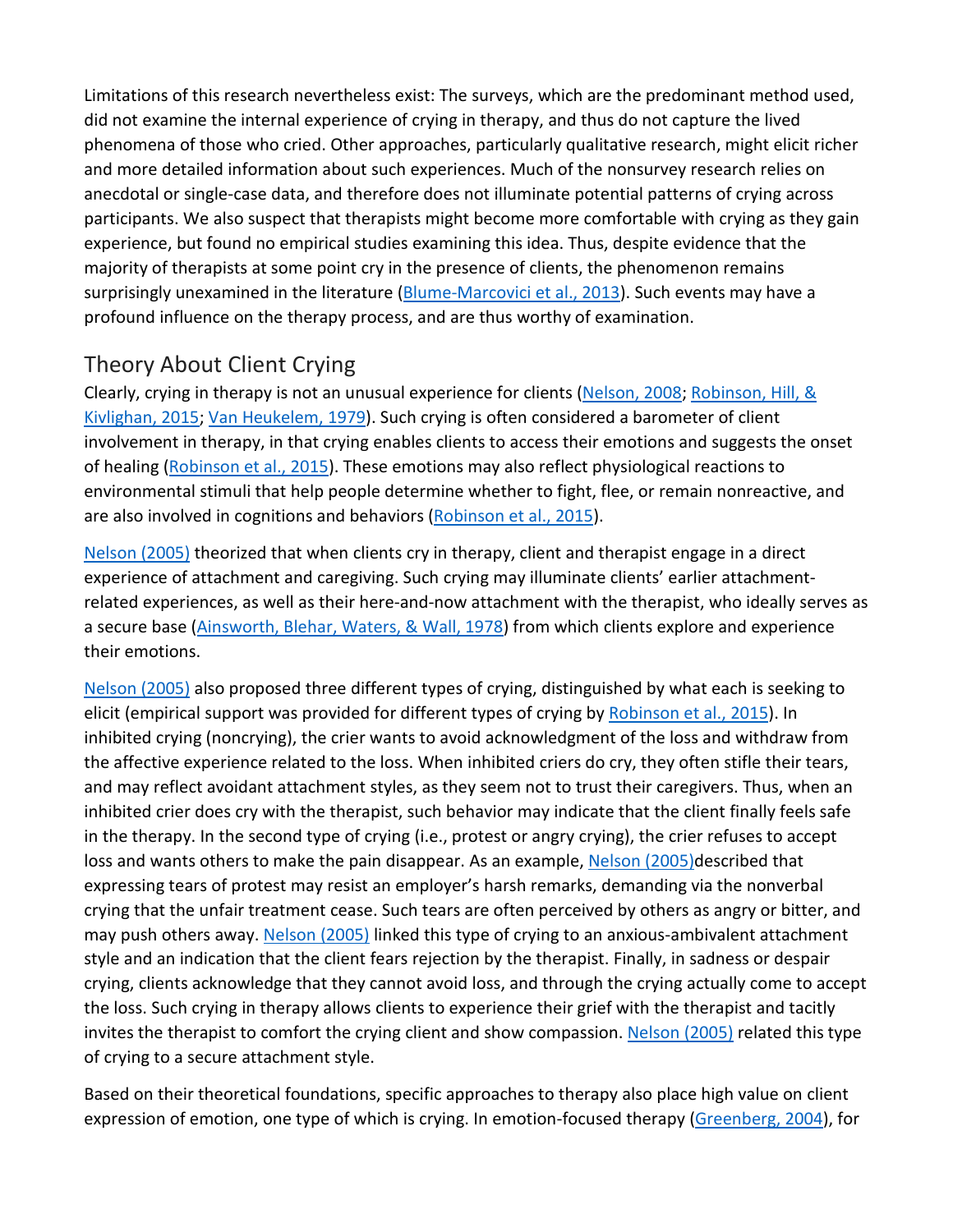instance, therapists help clients explore, experience, and regulate their primary or secondary emotions. According to [Greenberg \(2004\),](https://0-web-a-ebscohost-com.libus.csd.mu.edu/ehost/detail/detail?vid=0&sid=31a23438-ac1b-4d2c-92d0-63814aa9a694%40sessionmgr4007&bdata=JnNpdGU9ZWhvc3QtbGl2ZQ%3d%3d#c10) the former reflect an individual's unfiltered responses to a situation (e.g., grieving a loss), whereas the latter denote the thoughts, expectations, and defenses we construct to avoid feeling those primary emotions (e.g., crying when angry). Therapists using emotionfocused therapy thus seek to help clients discern the origins of their secondary crying and foster the expression of the primary crying.

Practitioners of short-term dynamic therapy [\(McCullough et al., 2003\)](https://0-web-a-ebscohost-com.libus.csd.mu.edu/ehost/detail/detail?vid=0&sid=31a23438-ac1b-4d2c-92d0-63814aa9a694%40sessionmgr4007&bdata=JnNpdGU9ZWhvc3QtbGl2ZQ%3d%3d#c20) also focus on emotion regulation by helping clients experience anxiety-provoking affects and teaching them self-regulation techniques to experience the affect in the safety of the therapy relationship. Therapists help clients remove defenses to affect, express feelings appropriately, enhance relationships with others, and improve their self-image, with the ultimate goal of clients allowing themselves to cry when sad and laugh when happy [\(Robinson et al., 2015\)](https://0-web-a-ebscohost-com.libus.csd.mu.edu/ehost/detail/detail?vid=0&sid=31a23438-ac1b-4d2c-92d0-63814aa9a694%40sessionmgr4007&bdata=JnNpdGU9ZWhvc3QtbGl2ZQ%3d%3d#c27).

## [Empirical Research About Client Crying](https://0-web-a-ebscohost-com.libus.csd.mu.edu/ehost/detail/detail?vid=0&sid=31a23438-ac1b-4d2c-92d0-63814aa9a694%40sessionmgr4007&bdata=JnNpdGU9ZWhvc3QtbGl2ZQ%3d%3d#toc)

[Linton \(1985\)](https://0-web-a-ebscohost-com.libus.csd.mu.edu/ehost/detail/detail?vid=0&sid=31a23438-ac1b-4d2c-92d0-63814aa9a694%40sessionmgr4007&bdata=JnNpdGU9ZWhvc3QtbGl2ZQ%3d%3d#c17) examined a client with severe anxiety, difficulties with emotional expression, and an inability to cry. After viewing videos of crying and engaging in role-plays of crying, the client became desensitized to the affect and was then able to cry; in addition, she learned to regulate her emotions and lessen her anxiety. Using a case study design to examine a client's excessive crying, Crits-Christoph [et al. \(1996\)](https://0-web-a-ebscohost-com.libus.csd.mu.edu/ehost/detail/detail?vid=0&sid=31a23438-ac1b-4d2c-92d0-63814aa9a694%40sessionmgr4007&bdata=JnNpdGU9ZWhvc3QtbGl2ZQ%3d%3d#c9) found that the parents used the client's crying to avoid their own conflicts. [Mahrer,](https://0-web-a-ebscohost-com.libus.csd.mu.edu/ehost/detail/detail?vid=0&sid=31a23438-ac1b-4d2c-92d0-63814aa9a694%40sessionmgr4007&bdata=JnNpdGU9ZWhvc3QtbGl2ZQ%3d%3d#c18)  [Fairweather, Passey, Gingras, and Boulet's \(1999\)](https://0-web-a-ebscohost-com.libus.csd.mu.edu/ehost/detail/detail?vid=0&sid=31a23438-ac1b-4d2c-92d0-63814aa9a694%40sessionmgr4007&bdata=JnNpdGU9ZWhvc3QtbGl2ZQ%3d%3d#c18) study of 15 sessions of psychotherapy found that, in the presence of strong client feelings, therapists tried to (a) intensify the feelings in either the therapy relationship or the client's sense of self, (b) neutralize the feelings by diffusing them or avoiding confrontation, (c) resolve the feelings by teaching coping skills or normalization, (d) develop the emerging material by exploring affect, or (e) enhance insight and understanding of the feelings. Seeking to empirically test [Nelson's \(2005\)](https://0-web-a-ebscohost-com.libus.csd.mu.edu/ehost/detail/detail?vid=0&sid=31a23438-ac1b-4d2c-92d0-63814aa9a694%40sessionmgr4007&bdata=JnNpdGU9ZWhvc3QtbGl2ZQ%3d%3d#c22) proposed different types of crying (see above), Robinson et [al. \(2015\)](https://0-web-a-ebscohost-com.libus.csd.mu.edu/ehost/detail/detail?vid=0&sid=31a23438-ac1b-4d2c-92d0-63814aa9a694%40sessionmgr4007&bdata=JnNpdGU9ZWhvc3QtbGl2ZQ%3d%3d#c27) had trained judges assess the intensity of inhibited, protest, and despair crying in 347 crying episodes for 40 clients working with 14 therapists in 1,074 therapy sessions. Crying itself occurred once every seven sessions, was most often protest or inhibited in type, and was influenced by client and therapist attachment styles. Finally, [Zingaretti, Genova, Gazzillo, and Lingiardi \(2017\)'](https://0-web-a-ebscohost-com.libus.csd.mu.edu/ehost/detail/detail?vid=0&sid=31a23438-ac1b-4d2c-92d0-63814aa9a694%40sessionmgr4007&bdata=JnNpdGU9ZWhvc3QtbGl2ZQ%3d%3d#c31)s survey of 55 clients found that most (86%) had cried during therapy, and did so approximately once per month. The majority (69%) discussed the crying with their therapist, and half thought that the crying positively affected the therapy relationship. The therapy process was similarly enhanced if clients perceived the crying as a moment of self-understanding or realization that enabled integration of the experiences and feelings related to the crying.

As with the literature on therapist crying, limitations exist here as well. [Nelson's \(2005\)](https://0-web-a-ebscohost-com.libus.csd.mu.edu/ehost/detail/detail?vid=0&sid=31a23438-ac1b-4d2c-92d0-63814aa9a694%40sessionmgr4007&bdata=JnNpdGU9ZWhvc3QtbGl2ZQ%3d%3d#c22) suggestion of links between different types of crying and attachment is based on terms and instruments used in infant, rather than adult, attachment research, and thus may not reflect emotion-regulation strategies used by adults. [Mahrer's et al. \(1999\)](https://0-web-a-ebscohost-com.libus.csd.mu.edu/ehost/detail/detail?vid=0&sid=31a23438-ac1b-4d2c-92d0-63814aa9a694%40sessionmgr4007&bdata=JnNpdGU9ZWhvc3QtbGl2ZQ%3d%3d#c18) work addresses a range of emotions, and thus dilutes a specific focus on crying. Furthermore, as with therapist crying, qualitative research could be helpful for providing a more in-depth examination of the phenomenon of client crying.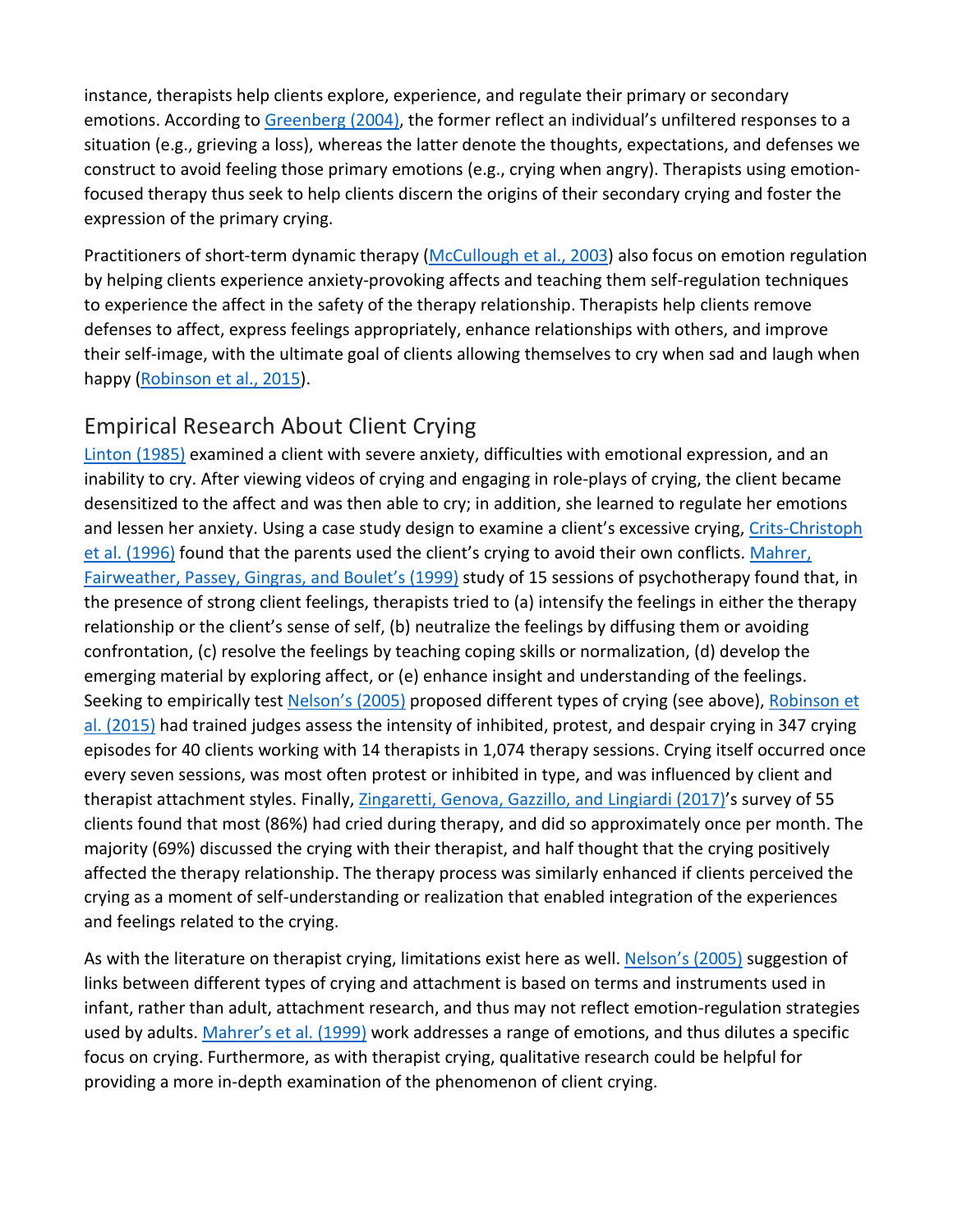## [Current Study](https://0-web-a-ebscohost-com.libus.csd.mu.edu/ehost/detail/detail?vid=0&sid=31a23438-ac1b-4d2c-92d0-63814aa9a694%40sessionmgr4007&bdata=JnNpdGU9ZWhvc3QtbGl2ZQ%3d%3d#toc)

We sought to build on the existing literature and expand our understanding of therapist crying in psychotherapy, whether in the therapist or client role. In fact, one unique contribution of this work is that we deliberately examined the phenomenon of crying from these different perspectives, for crying may be experienced quite differently depending on the role/position of the crier. Participants as therapists, for instance, may have quite divergent thoughts and feelings about their crying in that role than they do when crying as clients in their own therapy, or when their own therapists cry with them in therapy. Furthermore, having found therapists-in-training quite thoughtful, reflective, and willing to discuss such experiences, we deliberately sought trainees as our participants, as has been the case with other recent research (Hess et [al., 2008;](https://0-web-a-ebscohost-com.libus.csd.mu.edu/ehost/detail/detail?vid=0&sid=31a23438-ac1b-4d2c-92d0-63814aa9a694%40sessionmgr4007&bdata=JnNpdGU9ZWhvc3QtbGl2ZQ%3d%3d#c11) [Hill et al., 2015;](https://0-web-a-ebscohost-com.libus.csd.mu.edu/ehost/detail/detail?vid=0&sid=31a23438-ac1b-4d2c-92d0-63814aa9a694%40sessionmgr4007&bdata=JnNpdGU9ZWhvc3QtbGl2ZQ%3d%3d#c14) [Hill, Sullivan, Knox, & Schlosser, 2007;](https://0-web-a-ebscohost-com.libus.csd.mu.edu/ehost/detail/detail?vid=0&sid=31a23438-ac1b-4d2c-92d0-63814aa9a694%40sessionmgr4007&bdata=JnNpdGU9ZWhvc3QtbGl2ZQ%3d%3d#c16) [Stahl et](https://0-web-a-ebscohost-com.libus.csd.mu.edu/ehost/detail/detail?vid=0&sid=31a23438-ac1b-4d2c-92d0-63814aa9a694%40sessionmgr4007&bdata=JnNpdGU9ZWhvc3QtbGl2ZQ%3d%3d#c28)  [al., 2009\)](https://0-web-a-ebscohost-com.libus.csd.mu.edu/ehost/detail/detail?vid=0&sid=31a23438-ac1b-4d2c-92d0-63814aa9a694%40sessionmgr4007&bdata=JnNpdGU9ZWhvc3QtbGl2ZQ%3d%3d#c28). In addition, by having doctoral students as participants, we could begin to examine the role of therapist experience, in that doctoral students may have different experiences crying as therapists than do the more experienced practitioners with whom they work.

We used a qualitative method, specifically consensual qualitative research (CQR; [Hill, 2012\)](https://0-web-a-ebscohost-com.libus.csd.mu.edu/ehost/detail/detail?vid=0&sid=31a23438-ac1b-4d2c-92d0-63814aa9a694%40sessionmgr4007&bdata=JnNpdGU9ZWhvc3QtbGl2ZQ%3d%3d#c12), to investigate this phenomenon deeply and rigorously. Using semistructured interviews, we asked participants about three specific experiences: a time when, as a therapist, they cried when providing therapy to a client; a time when, as a client, they cried in therapy; a time when their therapist cried when providing therapy to them. In each such experience, we examined the antecedents to the crying, the crying process itself, and the consequences of the crying, in this way "getting inside" the phenomenon and allowing the voices of those who had experienced such crying to emerge in ways that the extant literature does not capture. Our goal was to deeply examine the experience of crying in psychotherapy, from both therapist and client perspectives.

## [Method](https://0-web-a-ebscohost-com.libus.csd.mu.edu/ehost/detail/detail?vid=0&sid=31a23438-ac1b-4d2c-92d0-63814aa9a694%40sessionmgr4007&bdata=JnNpdGU9ZWhvc3QtbGl2ZQ%3d%3d#toc)

## **Participants**

Eighteen (15 women and 3 men; 16 European American, 2 Latina, 1 Black, 1 Indian, and 1 Jewish [nonmutually exclusive]; ranging in age from 24 to 44 years old [*M* = 30.17; *SD* = 5.64]) U.S. doctoral students (12 in counseling psychology and 6 in clinical psychology) were interviewed by phone. They had completed between 0 to 11 semesters of practicum/clinical training (some were in their first semester of seeing clients; all had seen at least one client; *M* = 5.67; *SD* = 3.34) and had seen between 1 and 300 clients in varied clinical settings (*M* = 67.12; *SD* = 77.99; community clinics, independent practice, university counseling centers, and VA medical centers). They espoused varied theoretical orientations (integrative/eclectic, interpersonal, person-centered, and psychodynamic), had seen between one and five therapists (*M* = 3.11; *SD*= 2.05) for between 40 and 300 sessions (*M* = 118.33; *SD* = 90.31), and reported those therapists as having a range of theoretical orientations (CBT, humanistic, interpersonal, psychodynamic, solution-focused, and systems). Ten described experiences of crying themselves as therapists when providing therapy to clients; 15 described experiences of crying as clients in their own therapy; six described experiences of their therapist crying when providing therapy to them.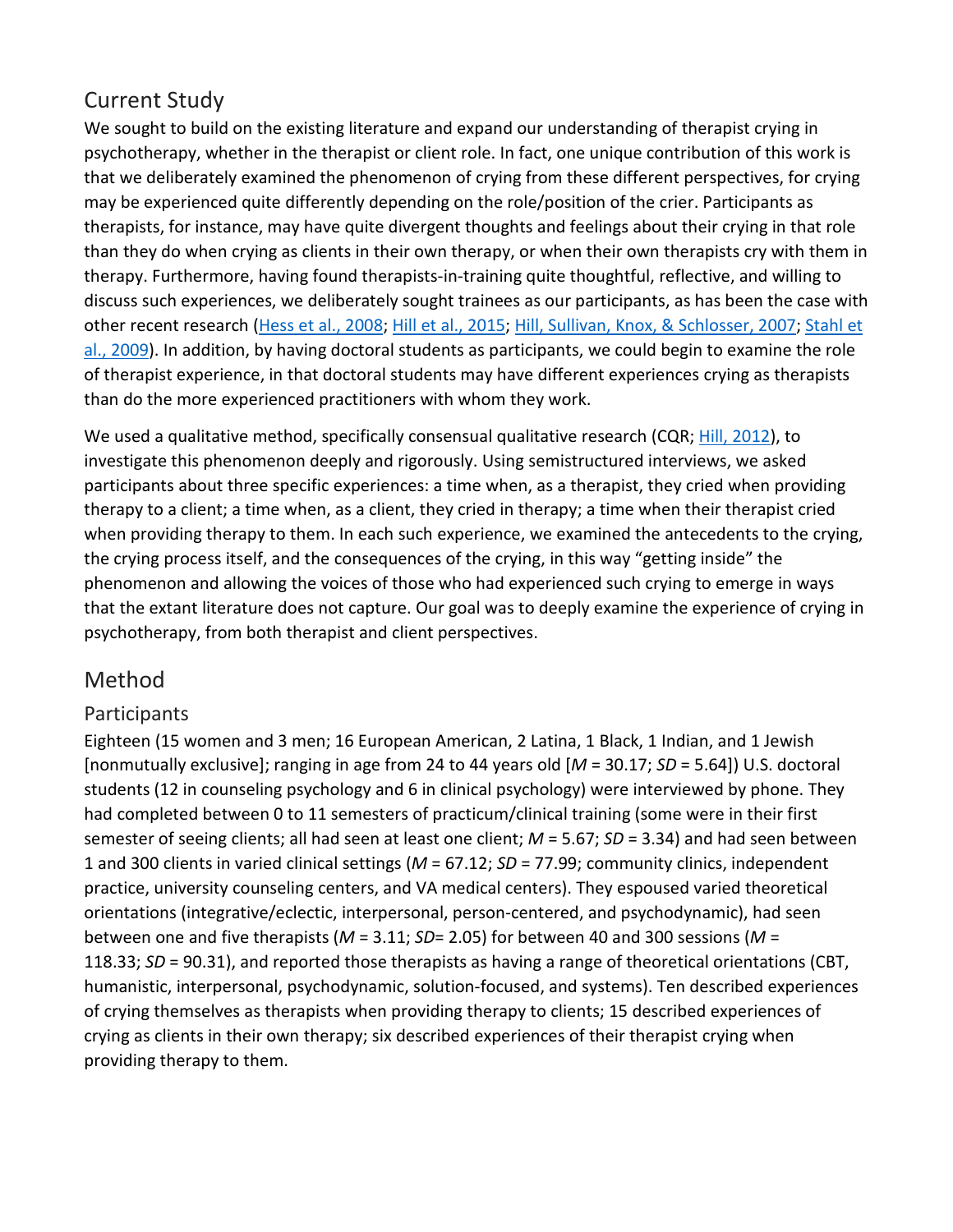## Interviewers and Judges

Three researchers interviewed participants and served as judges on the primary team. Two were female counseling psychology professors (a 55-year-old European American and a 68-year-old European American); one was a 30-year-old European American male student in counseling psychology doctoral program with which the first author was affiliated. Three auditors were also part of the project (a 34-year-old Asian male assistant professor trained in counseling psychology, a 40-year-old European American male counseling psychologist on staff at a university counseling center, and a 40 year-old European American male assistant professor in counselor education). All were authors of the study. All had prior experience with CQR, and had worked with at least one other member of the team on prior research projects. Thus, the team enjoyed strong professional relationships with each other. To assess the consensual process, the primary team periodically discussed how the project was proceeding and attended to any concerns or questions. The authors' biases appear in [Appendix A.](https://0-web-a-ebscohost-com.libus.csd.mu.edu/ehost/detail/detail?vid=0&sid=31a23438-ac1b-4d2c-92d0-63814aa9a694%40sessionmgr4007&bdata=JnNpdGU9ZWhvc3QtbGl2ZQ%3d%3d#A)

#### Measures

#### Demographic form

The demographic form asked for age, sex, race/ethnicity, professional psychology program/degree and training experience, as well as information regarding participants' experiences as psychotherapy clients (e.g., number of therapists seen and number of sessions). Finally, participants were asked to give their name, phone number, and e-mail address so that a researcher could contact them to schedule the interview.

#### Interview protocol

All researchers contributed questions for the protocol and participated in revising it consensually. The preliminary protocol was piloted on two nonparticipant volunteers who met the participation criteria, and then modified based on their feedback. The resulting semistructured protocol (i.e., each participant responded to a standard set of questions, and researchers pursued additional topics based on participant answers) began by asking participants warm-up/contextual questions (e.g., overall comfort with crying both outside and within therapy and thoughts about therapists crying in therapy) that are not included in the findings reported here. The interview then moved to the three specific examples of crying in therapy (i.e., when participants as therapists cried in therapy, when participants as clients cried in therapy, and when participants' therapists cried during the participant's therapy). For each specific example, we asked participants to discuss the antecedents to the crying, the crying itself, and the consequences of the crying. The interview closed with questions regarding why participants chose to take part in the study, and their experience of the interview. See the complete protocol in [Appendix B.](https://0-web-a-ebscohost-com.libus.csd.mu.edu/ehost/detail/detail?vid=0&sid=31a23438-ac1b-4d2c-92d0-63814aa9a694%40sessionmgr4007&bdata=JnNpdGU9ZWhvc3QtbGl2ZQ%3d%3d#B)

## Procedures for Collecting Data

#### Recruiting clients

We recruited participants through our professional relationships at universities with which we are/were affiliated or have contacts. The graduate student on the primary team sent potential participants information regarding the study, including the interview protocol, the demographic form, and the informed consent, to multiple sources (e.g., researchers' professional networks, who then often sent it on to their colleagues/networks). Those who chose to take part returned the completed demographic and consent forms to the first author, who assigned participants to one of the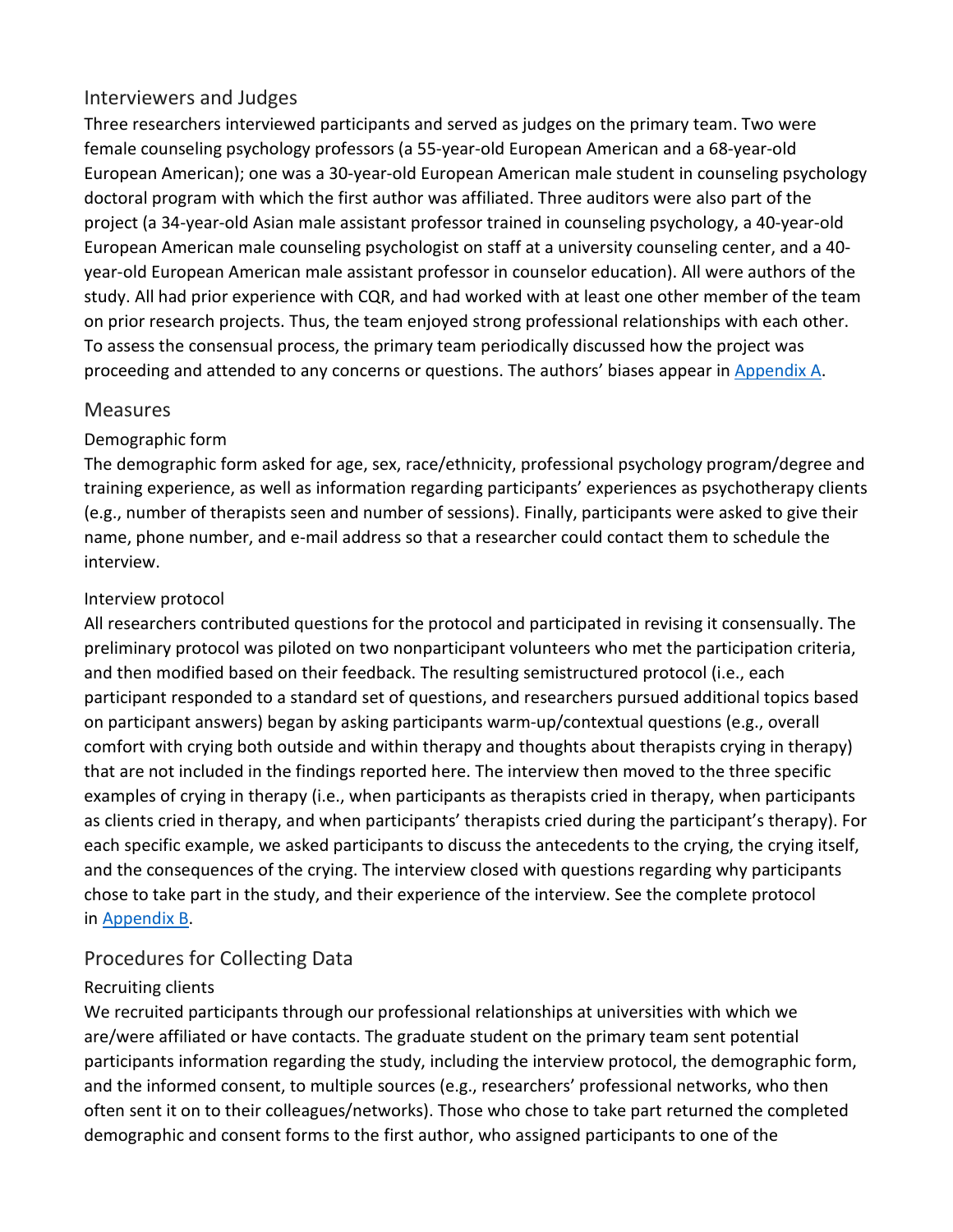researchers for the interview. Potential participants were told that the study would examine the phenomenon of therapists crying in therapy, whether in the therapist or client role; the types of experiences they would be asked to discuss (they were welcome to participate if they did not have each type of experience, as was the case with some participants who were early in their therapy training); and the approximate time requirements for participation. Inclusion criteria were that participants had to be doctoral students enrolled in clinical or counseling psychology programs who had the experience of crying in psychotherapy, whether as therapist, client, or both, or whose therapists had cried with them in therapy.

#### Interviewing

Each of the three members of the primary team conducted the audiotaped phone interview with between five to seven participants; interviews lasted between 45 and 75 min. Participants affiliated in any way with a researcher's institution were interviewed by a team member from the other institution.

#### **Transcripts**

All interviews were transcribed verbatim (other than minimal encouragers, silences, or stutters). Any possibly identifying information was removed; each participant was given a code number to protect confidentiality.

#### Procedures for Analyzing Data

Data were analyzed using CQR [\(Hill, 2012\)](https://0-web-a-ebscohost-com.libus.csd.mu.edu/ehost/detail/detail?vid=0&sid=31a23438-ac1b-4d2c-92d0-63814aa9a694%40sessionmgr4007&bdata=JnNpdGU9ZWhvc3QtbGl2ZQ%3d%3d#c12). In CQR, research team members reach consensus through open discussion of data classification and interpretation as they move through the three steps of analysis (domain coding, in which data are organized into topic areas; core ideas, in which data in each domain for each participant are abstracted to capture their essence; and cross-analysis, in which core ideas within each domain but across cases are analyzed to illuminate common themes). The three members of the primary team analyzed all cases together as a team. Rotating teams of two auditors reviewed each step of the data analysis. To ensure trustworthiness and reliability, the primary team returned to the transcribed interview data to resolve any questions of interpretation.

All participants received a draft of the study's results and were asked to ensure that their confidentiality had been maintained. Six participants responded, and none expressed any concerns about confidentiality; their minor editorial suggestions were incorporated into the manuscript.

## [Results](https://0-web-a-ebscohost-com.libus.csd.mu.edu/ehost/detail/detail?vid=0&sid=31a23438-ac1b-4d2c-92d0-63814aa9a694%40sessionmgr4007&bdata=JnNpdGU9ZWhvc3QtbGl2ZQ%3d%3d#toc)

We followed CQR guidelines in labeling category frequencies [\(Hill, 2012\)](https://0-web-a-ebscohost-com.libus.csd.mu.edu/ehost/detail/detail?vid=0&sid=31a23438-ac1b-4d2c-92d0-63814aa9a694%40sessionmgr4007&bdata=JnNpdGU9ZWhvc3QtbGl2ZQ%3d%3d#c12). Findings that emerged in all or all but one case were labeled general, those that emerged in more than half of the cases (and up to the cutoff for general) were labeled typical, and those that emerged in at least two and up to half of the cases were labeled variant. Note, however, that because only six participants described a time when their therapist cried during one of their sessions, general categories consisted of all six cases in those incidents. Findings that emerged in only a single case were not included in any of the analyses. Finally, because of space limitations, we report variant findings only in the tables, unless a domain consisted only of variant categories.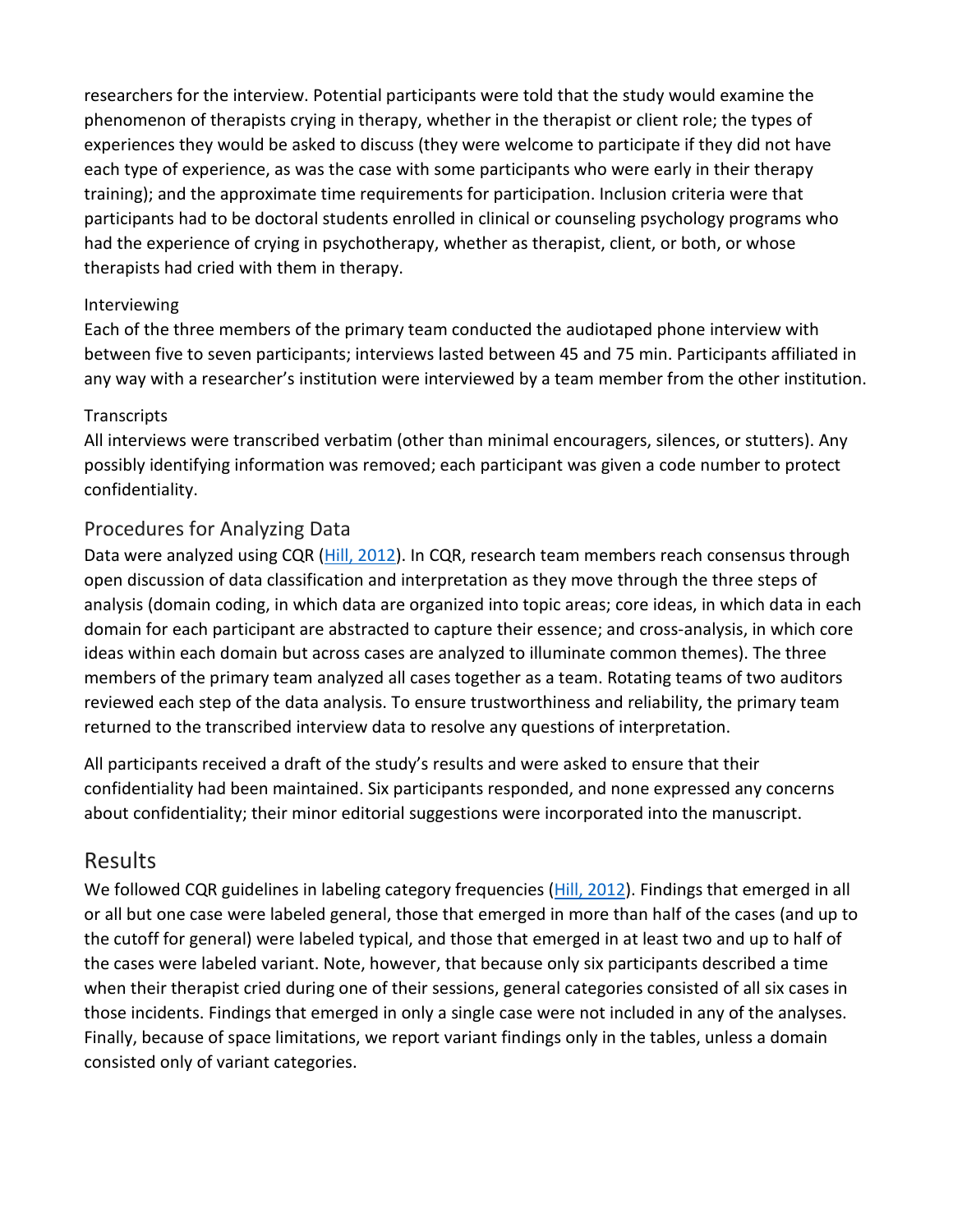## Participants Crying as Therapists

Of the 18 participants, 10 described crying as a therapist with a client (see  $Table 1$ ).

Table 1

Domains, Categories, and Frequencies of Findings Regarding Participants Crying as Therapists

| Immediate antecedent/trigger to P crying as T                                     |         |
|-----------------------------------------------------------------------------------|---------|
| C discussing distressing personal event                                           | Variant |
| P and C discussing end of PT                                                      | Variant |
| Participants' thoughts, feelings, or actions when felt tears coming or when cried |         |
| P worried about impact/questioned appropriateness of crying                       | General |
| P felt emotional connection with C                                                | Typical |
| P initially wanted to remain in control of emotions                               | Typical |
| P felt comfortable/genuine with own tears                                         | Variant |
| Participants' thoughts about client reactions before/during crying                |         |
| P thought C felt emotional connection with P                                      | Typical |
| C felt comfortable with P tears                                                   | Variant |
| C initially surprised by P tears                                                  | Variant |
| <b>Extent of crying</b>                                                           |         |
| Minimal                                                                           | General |
| <b>Reasons for crying</b>                                                         |         |
| Because P felt empathic connection                                                | General |
| Because of countertransference                                                    | Typical |
| <b>Consequences of crying</b>                                                     |         |
| Enhanced PT relationship                                                          | General |
| Deepened PT work for C                                                            | Typical |
| P gained self-insight/self-awareness                                              | Variant |
| Discussion with others about crying                                               |         |
| Discussed with supervisor                                                         | Typical |
| Discussed with C                                                                  | Variant |
| Discussed with colleagues/peers/own therapist                                     | Variant |
| <b>Reflections about crying</b>                                                   |         |
| Appropriate to cry                                                                | Typical |
| What P would do differently                                                       |         |
| Talk more about event with C                                                      | Typical |
| Nothing                                                                           | Variant |

Note.  $N = 10$ ; General categories = 9-10 cases; Typical categories = 6-8 cases; Variant categories = 2-5 cases;  $C =$  Client;  $P =$  Participant;  $PT =$  Psychotherapy;  $T =$  Therapist; Bold = Domain; Nonbold = Category.

#### Table 1. *Domains, Categories, and Frequencies of Findings Regarding Participants Crying as Therapists*

| Immediate antecedent/trigger to P crying as T                                     |                |
|-----------------------------------------------------------------------------------|----------------|
| C discussing distressing personal event                                           | Variant        |
| P and C discussing end of PT                                                      | Variant        |
| Participants' thoughts, feelings, or actions when felt tears coming or when cried |                |
| P worried about impact/questioned appropriateness of crying                       | General        |
| P felt emotional connection with C                                                | <b>Typical</b> |
| P initially wanted to remain in control of emotions                               | Typical        |
| P felt comfortable/genuine with own tears                                         | Variant        |
| Participants' thoughts about client reactions before/during crying                |                |
| P thought C felt emotional connection with P                                      | Typical        |
| C felt comfortable with P tears                                                   | Variant        |
| C initially surprised by P tears                                                  | Variant        |
| <b>Extent of crying</b>                                                           |                |
| Minimal                                                                           | General        |
| <b>Reasons for crying</b>                                                         |                |
| Because P felt empathic connection                                                | General        |
| Because of countertransference                                                    | Typical        |
| <b>Consequences of crying</b>                                                     |                |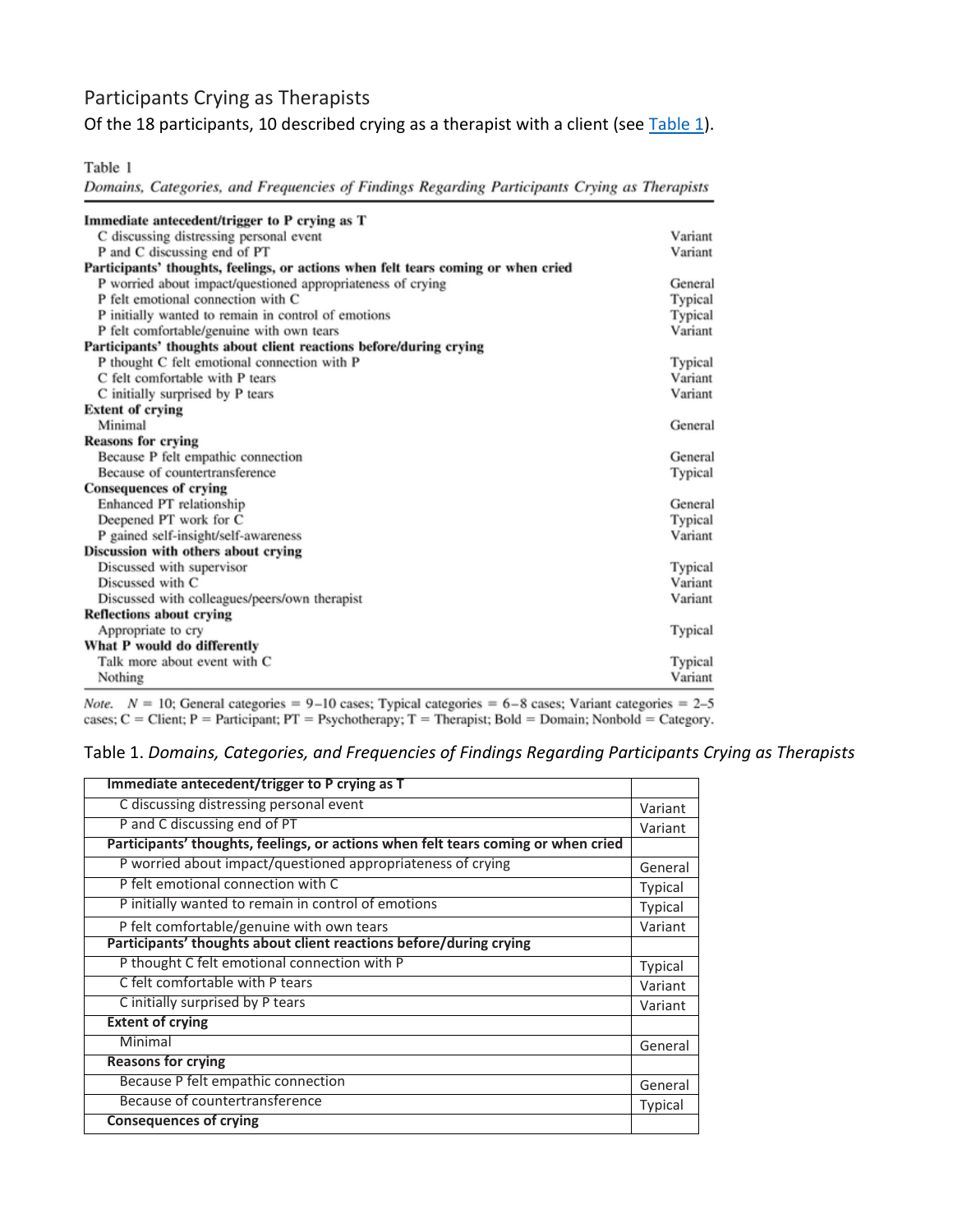| Enhanced PT relationship                      | General        |
|-----------------------------------------------|----------------|
| Deepened PT work for C                        | Typical        |
| P gained self-insight/self-awareness          | Variant        |
| Discussion with others about crying           |                |
| Discussed with supervisor                     | <b>Typical</b> |
| Discussed with C                              | Variant        |
| Discussed with colleagues/peers/own therapist | Variant        |
| <b>Reflections about crying</b>               |                |
| Appropriate to cry                            | Typical        |
| What P would do differently                   |                |
| Talk more about event with C                  | Typical        |
| <b>Nothing</b>                                | Variant        |

*Note. N* = 10; General categories = 9 –10 cases; Typical categories = 6 – 8 cases; Variant categories = 2–5 cases; C = Client; P = Participant; PT = Psychotherapy; T = Therapist; Bold = Domain; Nonbold = Category.

#### Client demographics

According to the participants, most of the clients with whom they cried were female (*N* = 7); ranged in age from 18 to early 50s; four were European American, and one each was African American, Korean American, Latino, and Vietnamese American. Clients were seeking therapy for a range of concerns, including depression/anxiety (*N* = 7), interpersonal concerns (*N*= 4), substance abuse (*N* = 3), trauma (*N* = 3), and other (*N* = 3). They were seen at university counseling centers (*N* = 3), community mental health centers (*N* = 2), department clinics (*N* = 2), and independent practice (*N* = 1). Therapy ranged from 1 session to 2.5 years.

#### Immediate antecedent/trigger for participant crying as therapist

In the first of two variant categories, participants noted that prior to their crying, the client had been discussing a distressing personal event. In one case, the client was discussing her mother's death, father's cancer, and fears of becoming an orphan, all of which left the therapist "heartbroken." In the second variant category, the therapist and client were talking about feelings regarding the impending end of therapy. As an illustration, the end of therapy was hitting one client hard and making him sad. His therapist was "taken aback" at how openly the client expressed his sadness about the therapy ending, and also sensed that the client may have felt abandoned.

Participants' thoughts, feelings, or actions when felt tears coming or when cried Generally, participants worried about the impact of their crying or questioned the appropriateness of the crying. One participant feared that his crying would "freak out" his client and take the focus away from the client. Another participant worried that she would get "in trouble" with her supervisor for being too disclosing and too "unboundaried" by crying. In addition, participants typically reported feeling an emotional connection with their clients during the crying event. In one case, the participant, after the client described what had been going on for him, felt "no wonder he's [client] so anxious and depressed." In another case, the therapist felt his client "slipping away" and wanted to throw his arms around the client, demonstrating his depth of emotional investment in the client. Typically, therapists also wanted to remain in control of their emotions, as demonstrated by the participant who felt she "needed to keep it together," and by another who thought, "Don't let her see that you're tearing up."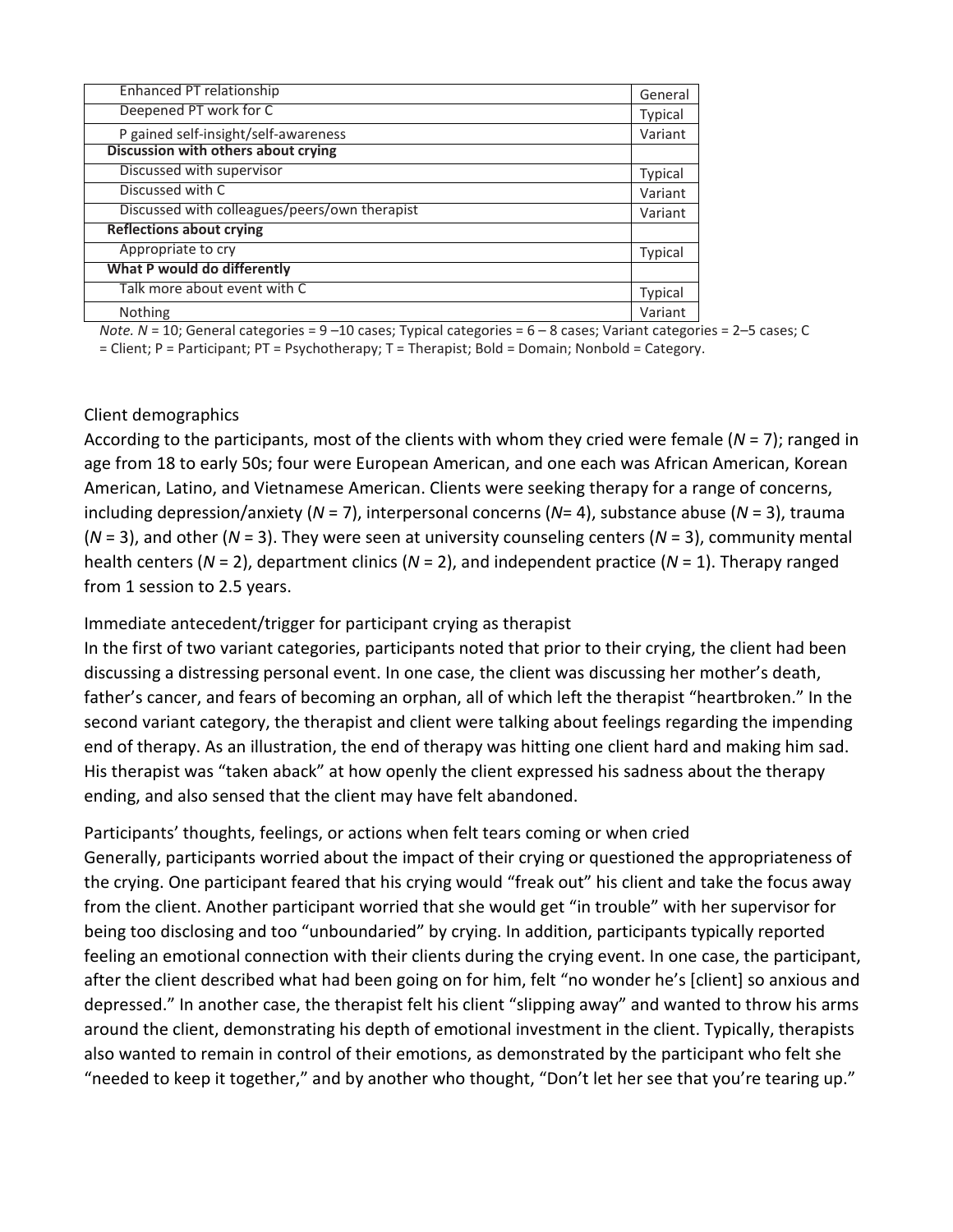#### Participants' thoughts about client reactions before/during crying

Typically, participants perceived that their clients felt an emotional connection with them during the crying event. For example, one participant speculated that her client felt heard, accepted, understood, and cared for; another described his client's facial expression during the event as communicating an "unspoken mutual connection."

### Extent of crying

Generally, the participants' crying was minimal. Participants described their crying as "brief . . . a few tears," "tears welling up in the corner of [my] eyes," with no "bawling, sobbing, or hiccupping."

## Reasons for crying

Generally, participants stated that they cried because they felt an empathic connection with the client. One noted that he could "relate to the client's inability to express [his] emotions" because of masculinity concerns; another stated that she "may have been crying for both of them" and wanted to express the sadness that the client could not. Typically, participants also acknowledged that they cried because of countertransference. In one case, the participant related to her client feeling criticized by her mother because the participant had similar experiences with her own mother; in another case, a participant stated that his "personal issues got triggered," which helped him be more empathic toward the client.

## Consequences of crying

Generally, participants felt that their crying enhanced the therapy relationship. For instance, several participants noted that the crying helped them feel more connected with their clients. One participant stated that her crying made the client realize how much the client and the therapy meant to the participant and that the participant was not simply "doing her job." Typically, the crying event also deepened the therapy. As an illustration, after the therapist's crying, one client seemed more comfortable expressing her emotions, which made the therapy deeper and "more real." Another said that after the crying, his client "took the therapy more seriously" and was more committed to "being present."

## Discussion with others about crying

Participants typically discussed the crying event with their supervisors. One participant recounted the event to his supervisor a week later, but "no big deal" was made of it; another talked with her supervisor, who normalized the crying and saw it as "a very human reaction."

## Reflections about crying

Participants typically felt that it had been appropriate to cry. One stated that it was a "human" event; another asserted that it is okay for therapists to be vulnerable; a third noted that her tears were an "appropriate nonverbal way to communicate her care for the client," and that it was more difficult to ignore or discount crying than if she had simply said, "I care for you."

## What participant would do differently

Typically, participants stated that they would talk more about the crying event with their clients. One stated that he wished he had "checked in" with his client to acknowledge and process the crying; another would have explored with her client what it was like to have her therapist cry.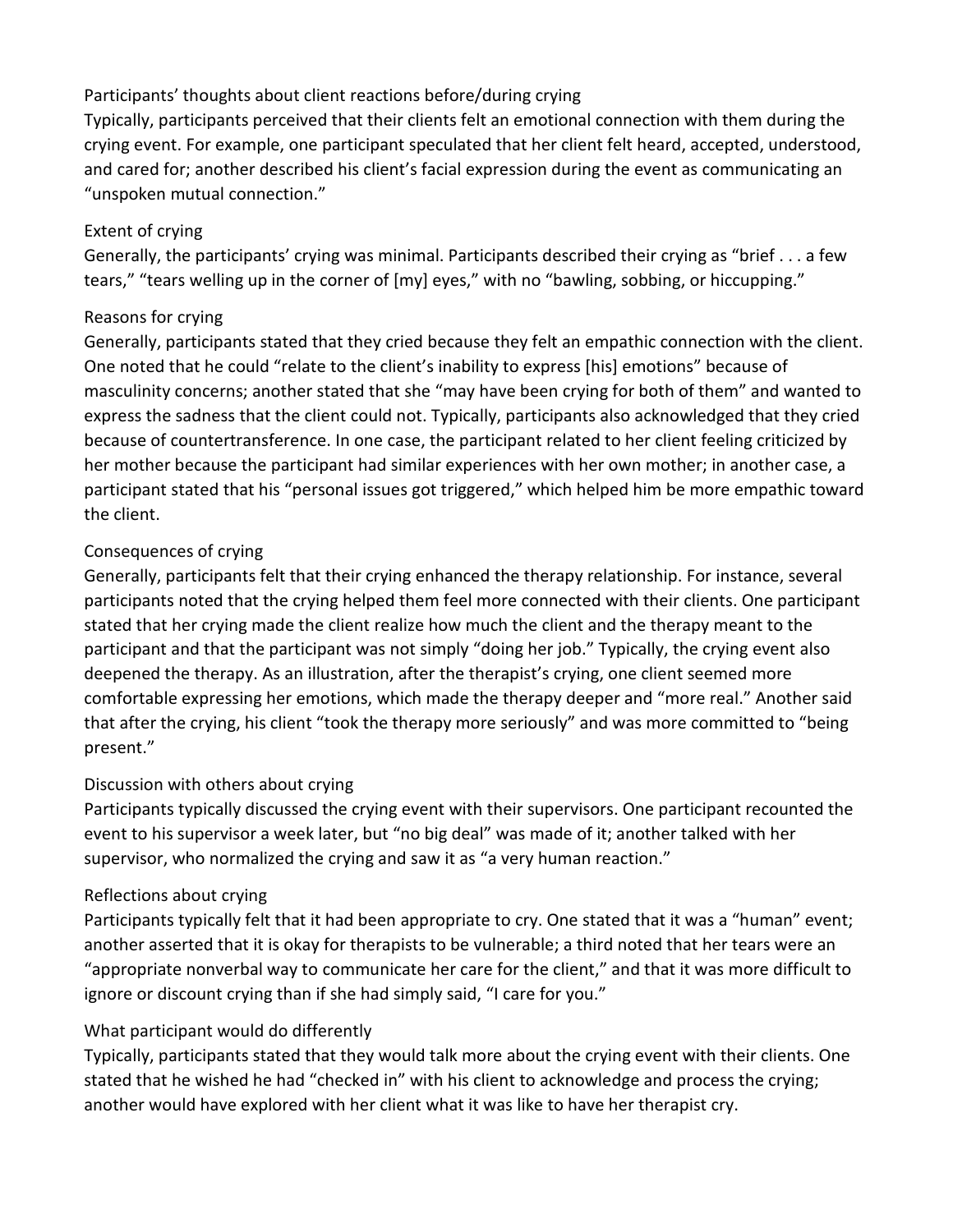#### Participants Crying as Clients

#### Of the 18 participants, 15 described crying as clients in their own therapy (see [Table 2\)](https://0-web-a-ebscohost-com.libus.csd.mu.edu/ehost/detail/detail?vid=0&sid=31a23438-ac1b-4d2c-92d0-63814aa9a694%40sessionmgr4007&bdata=JnNpdGU9ZWhvc3QtbGl2ZQ%3d%3d#tbl2).

Table 2

Domains, Categories, and Frequencies of Findings Regarding Participants Crying as Clients

| Immediate antecedent/trigger to P crying as C                         |         |
|-----------------------------------------------------------------------|---------|
| P discussing distressing personal event                               | General |
| Struggles in interpersonal relationships outside PT                   | Typical |
| Graduate school stressors                                             | Variant |
| Struggles in PT relationship                                          | Variant |
| Other stressors                                                       | Variant |
| When P felt tears coming and when cried, what P thought, felt, or did |         |
| P felt mixture of comfort/discomfort with own tears                   | Typical |
| P got in touch with underlying feelings                               | Typical |
| P felt comfortable with own tears                                     | Variant |
| During crying, what P thought their T's reactions were                |         |
| P thought T felt emotional connection with P                          | Typical |
| P felt disruption of empathic connection                              | Variant |
| Seemed normal part of PT                                              | Variant |
| <b>Extent of crying</b>                                               |         |
| Substantial                                                           | Typical |
| Minimal                                                               | Variant |
| <b>Reasons for crying</b>                                             |         |
| To express pain/sadness                                               | Typical |
| To express frustration/anger                                          | Variant |
| To relieve stress                                                     | Variant |
| <b>Consequences of crying</b>                                         |         |
| Enhanced PT relationship                                              | General |
| Deepened PT work                                                      | Typical |
| P gained self-insight/self-awareness                                  | Typical |
| Catharsis                                                             | Variant |
| Evoked positive emotional/behavioral change for P in and outside PT   | Variant |
| T gained insight into P                                               | Variant |
| Evoked negative emotions in P                                         | Variant |
| Discussion with others about crying                                   |         |
| Discussed with T                                                      | Variant |
| Discussed with colleagues/peers/family/friends                        | Variant |
| <b>Reflections about crying</b>                                       |         |
| Appropriate to cry                                                    | Variant |
| Self-conscious/curious about crying                                   | Variant |
| What P would do differently                                           |         |
| Nothing                                                               | Typical |
| Let self cry more                                                     | Variant |
| Talk more with T about event                                          | Variant |

Note.  $N = 15$ ; General categories = 14-15 cases; Typical categories = 8-13 cases; Variant categories = 2-7 cases;  $C =$  Client;  $P =$  Participant;  $PT =$  Psychotherapy;  $T =$  Therapist; Bold = Domain; Nonbold = Category.

#### Table 2. *Domains, Categories, and Frequencies of Findings Regarding Participants Crying as Clients*

| Immediate antecedent/trigger to P crying as C                         |                |
|-----------------------------------------------------------------------|----------------|
| P discussing distressing personal event                               | General        |
| Struggles in interpersonal relationships outside PT                   | <b>Typical</b> |
| Graduate school stressors                                             | Variant        |
| Struggles in PT relationship                                          | Variant        |
| Other stressors                                                       | Variant        |
| When P felt tears coming and when cried, what P thought, felt, or did |                |
| P felt mixture of comfort/discomfort with own tears                   | <b>Typical</b> |
| P got in touch with underlying feelings                               | <b>Typical</b> |
| P felt comfortable with own tears                                     | Variant        |
| During crying, what P thought their T's reactions were                |                |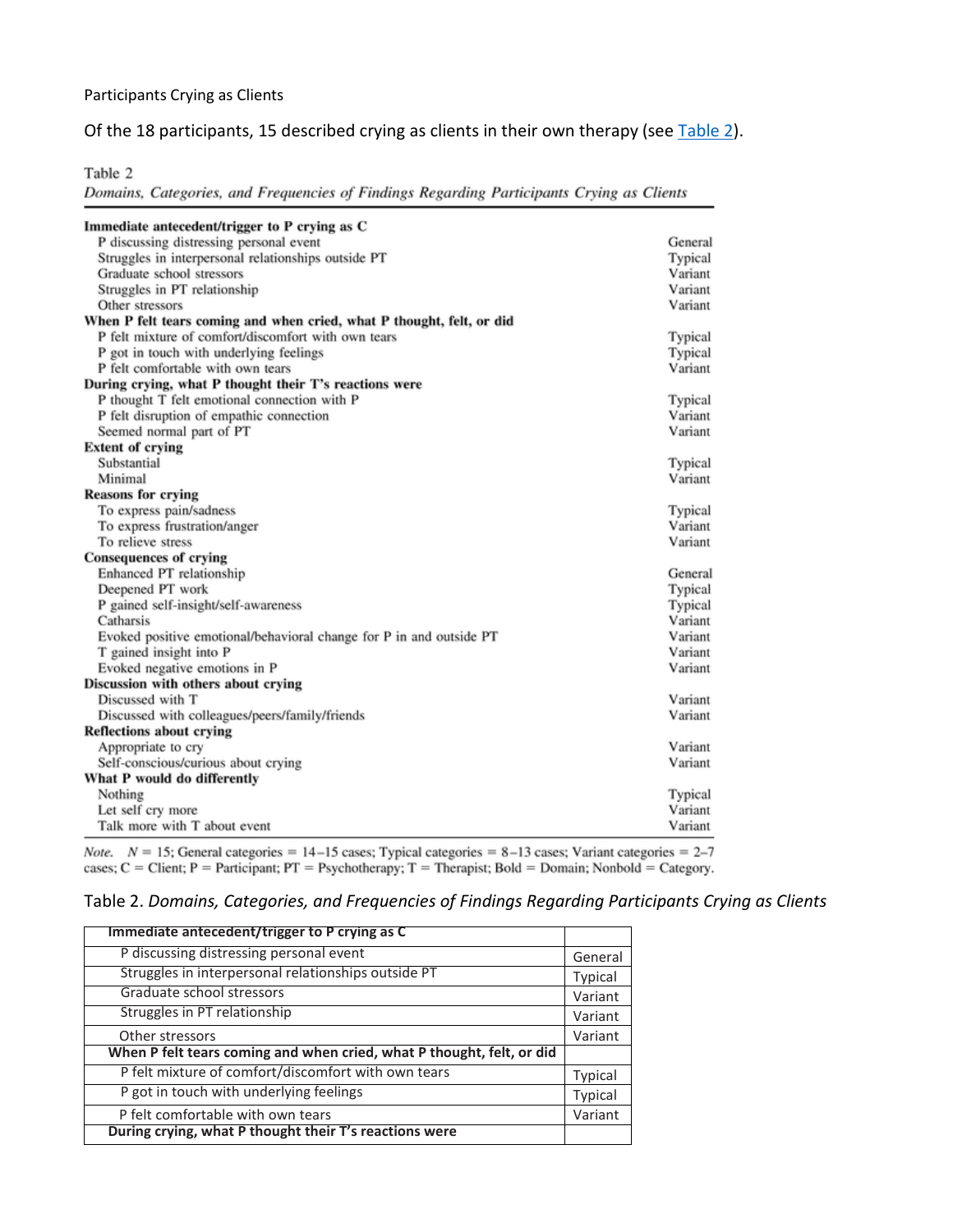| P thought T felt emotional connection with P                        | Typical |
|---------------------------------------------------------------------|---------|
| P felt disruption of empathic connection                            | Variant |
| Seemed normal part of PT                                            | Variant |
| <b>Extent of crying</b>                                             |         |
| Substantial                                                         | Typical |
| Minimal                                                             | Variant |
| <b>Reasons for crying</b>                                           |         |
| To express pain/sadness                                             | Typical |
| To express frustration/anger                                        | Variant |
| To relieve stress                                                   | Variant |
| <b>Consequences of crying</b>                                       |         |
| <b>Enhanced PT relationship</b>                                     | General |
| Deepened PT work                                                    | Typical |
| P gained self-insight/self-awareness                                | Typical |
| Catharsis                                                           | Variant |
| Evoked positive emotional/behavioral change for P in and outside PT | Variant |
| T gained insight into P                                             | Variant |
| Evoked negative emotions in P                                       | Variant |
| Discussion with others about crying                                 |         |
| Discussed with T                                                    | Variant |
| Discussed with colleagues/peers/family/friends                      | Variant |
| <b>Reflections about crying</b>                                     |         |
| Appropriate to cry                                                  | Variant |
| Self-conscious/curious about crying                                 | Variant |
| What P would do differently                                         |         |
| Nothing                                                             | Typical |
| Let self cry more                                                   | Variant |
| Talk more with T about event                                        | Variant |
|                                                                     |         |

*Note. N* = 15; General categories = 14 –15 cases; Typical categories = 8 –13 cases; Variant categories = 2–7 cases; C = Client; P = Participant; PT = Psychotherapy; T = Therapist; Bold = Domain; Nonbold = Category.

#### Demographics

The therapy during which participants cried (not all participants provided complete information) lasted between four months and five years, and took place mostly in private practices (*N* = 12). Participants had sought therapy for a range of concerns, including (participants could report more than one concern) interpersonal concerns (*N* = 7), depression/anxiety (*N* = 4), intrapersonal exploration (*N* = 3), and graduate school stresses (*N* = 2). Most of the therapists were female (*N* = 11) and European American (*N* = 7). They ranged in age from 40 to 70. Participants reported their therapists' theoretical orientations as psychodynamic/interpersonal (*N* = 4), eclectic (*N*= 2), and client-focused (*N* = 1).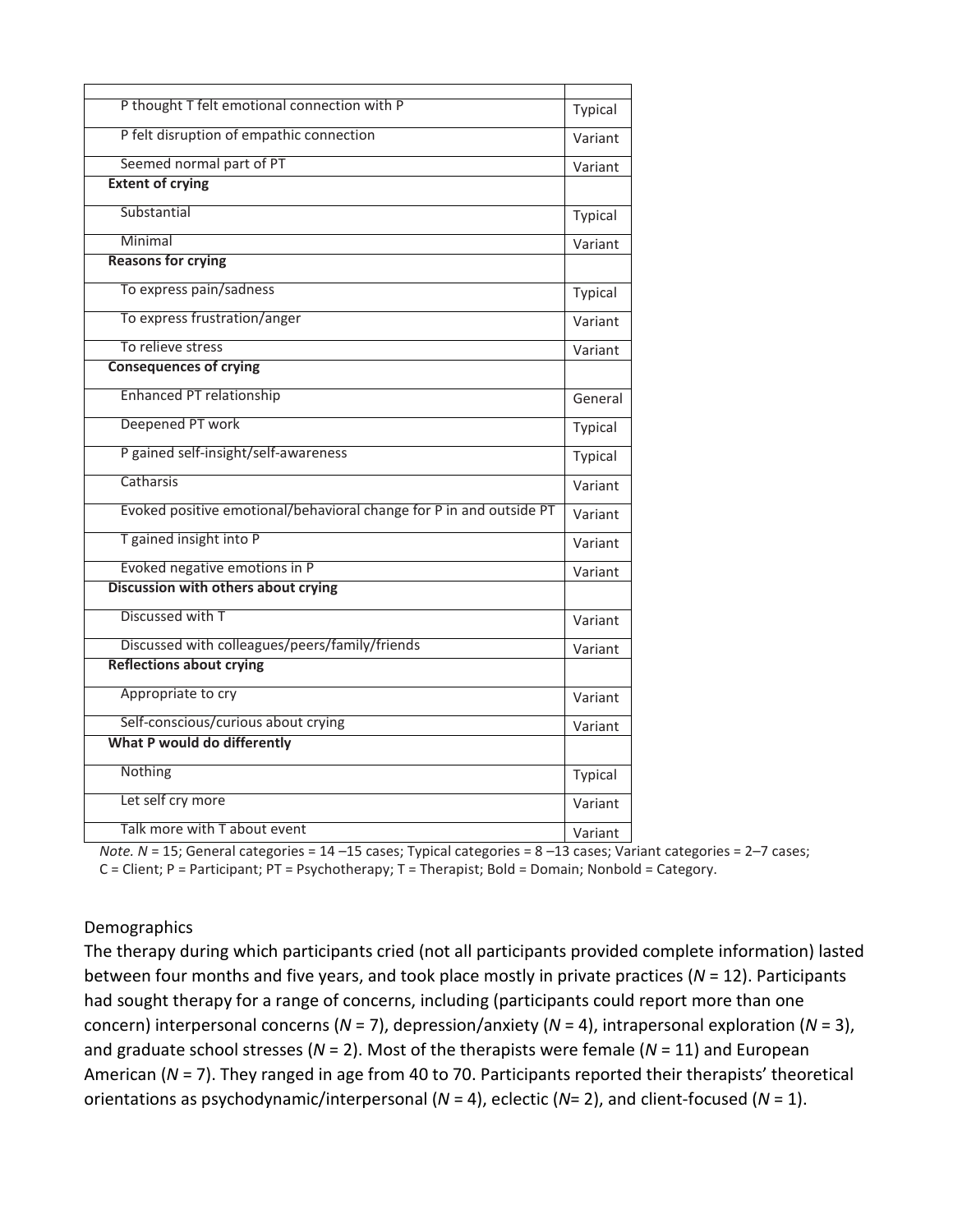#### Immediate antecedent/trigger for participant crying as client

Generally, participants were discussing distressing personal events prior to crying. More specifically, they were typically talking about struggles in interpersonal relationships outside of therapy. For instance, one participant was describing a traumatic breakup with a romantic partner who had been abusive; another was sharing the "aha" moment he experienced when he found the homemade gift he had given his now-ex-partner in the trash, seeing the gift being discarded as a metaphor for how the partner felt about their relationship.

When participant felt tears coming and when participant cried, what participant thought, felt, or did Typically, participants felt a mixture of comfort and discomfort with their tears. In one case, a participant allowed herself to "get into it" without pushing her feelings away, but also wanted to be composed and "not break down and start bawling." Another thought his crying was appropriate for what he was disclosing, but worried that his therapist might have thought he cried too much ("You're training to be a mental health professional . . . why can't you get it together?"). As they cried, participants typically got in touch with their underlying feelings. One participant, for example, felt both relief and a greater awareness of his sadness; another was "astonished" at how much she hurt; a third "became herself as a little girl" when she felt sad, abandoned, and confused.

#### During the crying, what participants thought their therapists' reactions were

Typically, participants thought that their therapists felt an emotional connection with them during the crying. One participant reported that his therapist was "listening intently, graciously, and with her body," sensing that something important was about to be revealed. Another noted that her therapist "had an anguished expression on his face," as if the therapist wanted to fix the participant and "make it all go away."

#### Extent of crying

Typically, participants' crying was substantial. One described her crying as "intensely bawling, sobbing, holding [her] breath," another as "letting the flood gates open."

#### Reasons for crying

Typically, participants thought that they cried to express pain or sadness. One participant was not happy, did not like himself, was lonely, and finally allowed himself to cry and feel the depth of his despair. Another indicated that she cried because of an impending loss of someone very dear to her: She felt powerless and helpless because she could not do anything about the loss.

#### Consequences of crying

Generally, participants reported that their crying enhanced the therapy relationship. Although one participant was "a sobbing mess," she felt her therapist's acceptance and affirmation and that their relationship was strengthened. In another case, crying allowed the participant to feel closer to and more comfortable with his therapist, to feel understood and heard, and more likely to cry again in the future. Typically, participants also reported that their crying deepened the therapy work. For instance, one participant felt less defended and more able to show who she really is to her therapist; in another case, the crying "launched" the therapy into important areas that had not yet been fully examined. Typically, the crying event also led to participants' gaining insight or awareness. For one participant, the crying illuminated the tremendous pressure she felt from a family member, and for another the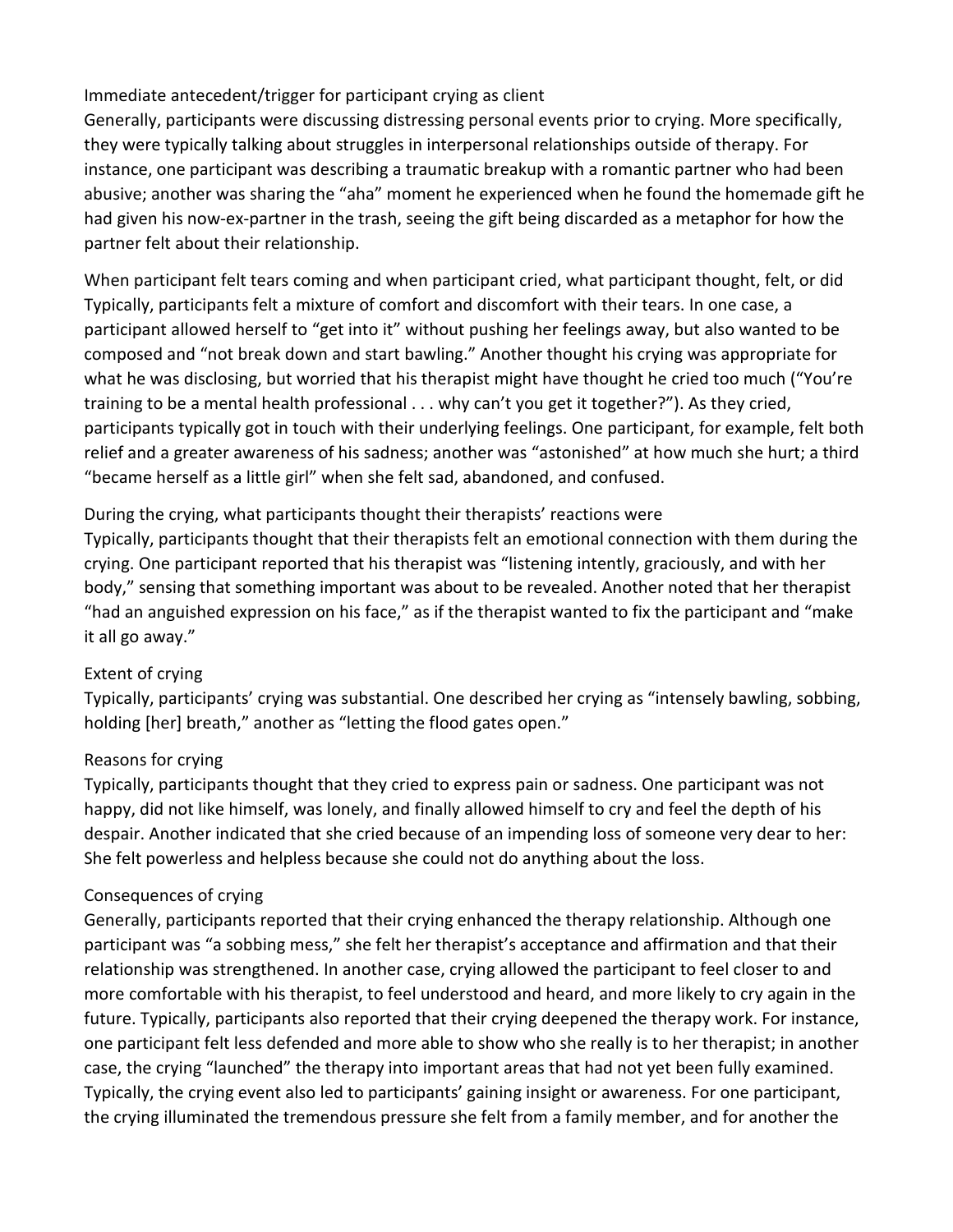crying provided insight into how sad he was about his childhood and how much he continued to carry around the pain from that time in his life.

#### Discussion with others about crying

In the first of the two variant categories, participants discussed the crying event with their therapist. In one case, the participant and her therapist talked about how the participant was feeling, what the crying signified, and how it felt to cry in session. Participants also variantly discussed the event with colleagues, peers, family, or friends. For instance, one participant shared the event with her mother and husband; another mentioned the event in his practicum class.

#### Reflections about crying

Participants variantly felt it was appropriate to cry. One participant said it was "absolutely appropriate" to cry, and another remarked that it was "what I needed to do." On the other hand, participants variantly felt self-conscious or curious about their crying after they did so. For instance, one still wondered how his therapist felt about the participant's crying.

#### What participants would do differently

Typically, participants stated that they would "do nothing differently" regarding the event.

#### Participants' (Clients') Therapists' Crying

Of the 18 participants, six described their therapist crying in the participants' therapy session (see [Table 3\)](https://0-web-a-ebscohost-com.libus.csd.mu.edu/ehost/detail/detail?vid=0&sid=31a23438-ac1b-4d2c-92d0-63814aa9a694%40sessionmgr4007&bdata=JnNpdGU9ZWhvc3QtbGl2ZQ%3d%3d#tbl3).

#### Table 3

Domains, Categories, and Frequencies of Contextual Findings Regarding Participants' Therapists Crying in Participants' Therapy Sessions

| Immediate antecedent/trigger for P's T crying in P's PT          |         |
|------------------------------------------------------------------|---------|
| P and T discussing end of PT                                     | Typical |
| P discussing distressing personal event                          | Variant |
| What P thought T was thinking or feeling before or during crying |         |
| P thought T felt emotional connection with P                     | Typical |
| When T started to cry, what P thought, felt, or did              |         |
| P felt emotional connection with T                               | Typical |
| P felt disconnect from T                                         | Variant |
| <b>Extent of crying</b>                                          |         |
| Minimal                                                          | General |
| <b>Reasons for crying</b>                                        |         |
| Because T felt empathic connection                               | General |
| Because of countertransference                                   | Variant |
| Consequences of crying                                           |         |
| Enhanced PT relationship                                         | Typical |
| T modeled for P that T crying appropriate in PT                  | Variant |
| P felt caution/concern/discomfort for T                          | Variant |
| Evoked negative emotions in P                                    | Variant |
| <b>Reflections about crying</b>                                  |         |
| Appropriate to cry                                               | Variant |
| What P would do differently                                      |         |
| Nothing                                                          | Variant |
| Talk more about event with T                                     | Variant |

*Note.*  $N = 6$ ; General categories = 6 cases; Typical categories = 4-5 cases; Variant categories = 2-3 cases;  $C =$  Client; P = Participant; PT = Psychotherapy; T = Therapist; Bold = Domain; Nonbold = Category.

Table 3. *Domains, Categories, and Frequencies of Contextual Findings Regarding Participants' Therapists Crying in Participants' Therapy Sessions*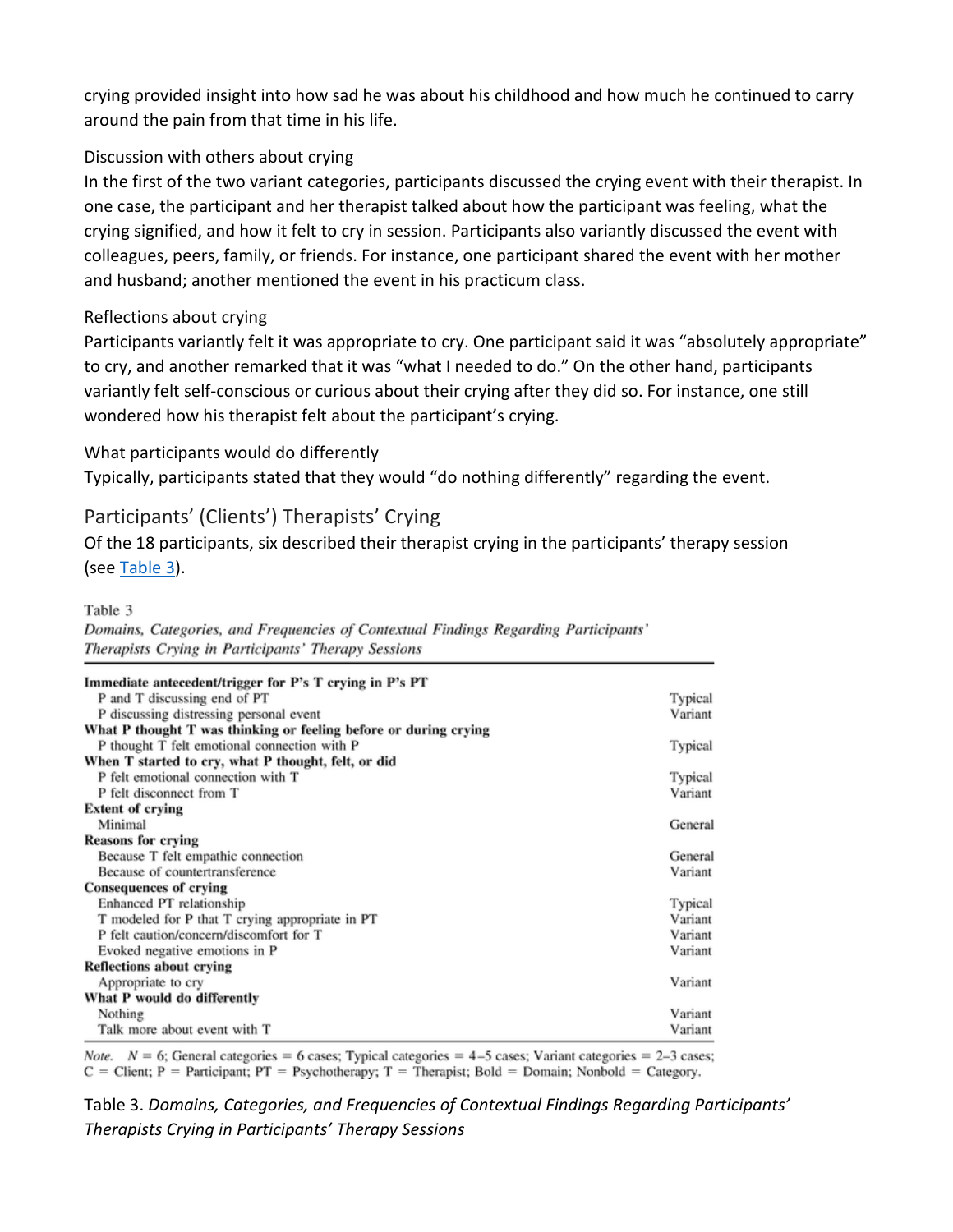| Immediate antecedent/trigger for P's T crying in P's PT          |         |
|------------------------------------------------------------------|---------|
| P and T discussing end of PT                                     | Typical |
| P discussing distressing personal event                          | Variant |
| What P thought T was thinking or feeling before or during crying |         |
| P thought T felt emotional connection with P                     | Typical |
| When T started to cry, what P thought, felt, or did              |         |
| P felt emotional connection with T                               | Typical |
| P felt disconnect from T                                         | Variant |
| <b>Extent of crying</b>                                          |         |
| Minimal                                                          | General |
| <b>Reasons for crying</b>                                        |         |
| Because T felt empathic connection                               | General |
| Because of countertransference                                   | Variant |
| <b>Consequences of crying</b>                                    |         |
| <b>Enhanced PT relationship</b>                                  | Typical |
| T modeled for P that T crying appropriate in PT                  | Variant |
| P felt caution/concern/discomfort for T                          | Variant |
| Evoked negative emotions in P                                    | Variant |
| <b>Reflections about crying</b>                                  |         |
| Appropriate to cry                                               | Variant |
| What P would do differently                                      |         |
| Nothing                                                          | Variant |
| Talk more about event with T                                     | Variant |

*Note. N* = 6; General categories = 6 cases; Typical categories = 4 –5 cases; Variant categories = 2–3 cases; C = Client; P = Participant; PT = Psychotherapy; T = Therapist; Bold = Domain; Nonbold = Category.

#### Therapist demographics

As described by the participants (not all reported these data), the therapists who cried in session with the participant were European Americans (*N* = 3) ranging in age from 30 to 60. Two were men and two were women, and five saw the participant in an independent practice setting. The therapy lasted between six sessions and five years, and participants reported a number of presenting concerns, including interpersonal concerns (*N* = 5), depression/anxiety (*N* = 2), and other (*N* = 6).

Immediate antecedent/trigger for participants' therapist crying in participant's therapy Typically, therapists cried during discussions about the ending of therapy. In one case, the therapist and client were talking about the client's imminent move to a new city and what life would be like after terminating the therapy; in another case, the therapist offered a Skype session or further contact with the client in case the client needed it, and then teared up at the end of this final session.

What participant thought therapist was thinking or feeling before or during crying Typically, participants imagined that their therapists felt an emotional connection with the participant. One thought her therapist was feeling sad that the relationship was ending and would likely miss the client; another felt that his therapist was empathizing with him as he discussed troubling events, and felt sad for the client.

When therapist started to cry, what participant thought, felt, or did

Typically, participants also felt an emotional connection with their therapists. As one participant described, he felt empathy for his therapist in the moment and was very touched; another stated that seeing her therapist become emotional meant a lot to the participant.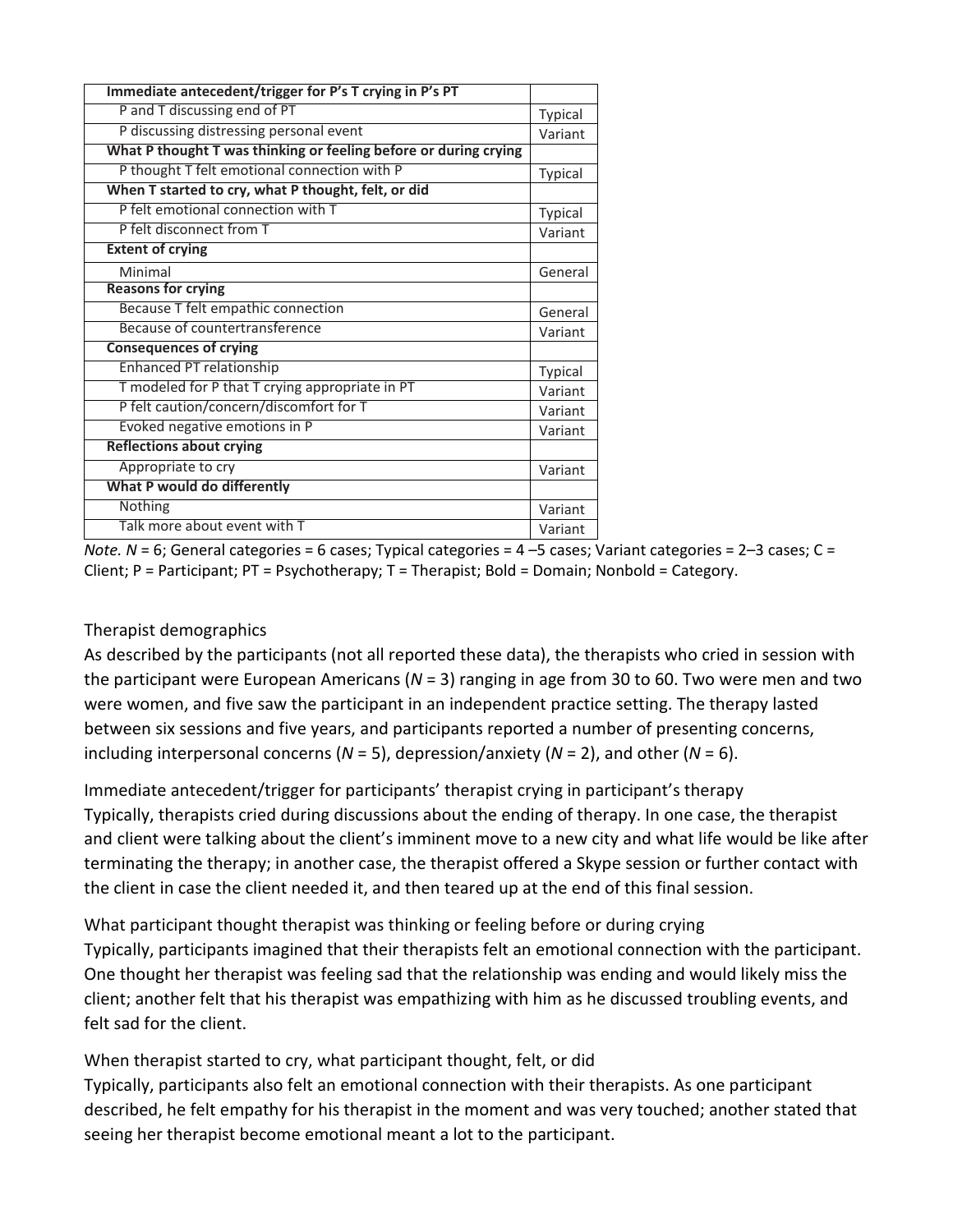#### Extent of crying

Generally, participants described the therapists' crying as minimal. One described it as "tearing up but no actual tears," another as his therapist "breaking down a bit," and a third as "fleeting and brief tears."

#### Reasons for crying

Participants generally believed that their therapists cried because of their strong empathic connection with participants. As one example, the participant sensed her therapist was happy and proud of the participant's progress, but sad about the imminent end of therapy. Another reported sensing that his therapist felt frustrated at the participant's lack of progress and at his continuing to not feel understood and heard by the therapist, and wanted to convey that he (therapist) did indeed understand and hear the client.

#### Consequences of crying

Typically, participants felt that the crying enhanced the therapy relationship, with one participant stating that the tears led to "a nice, special ending . . . and made [me] feel that therapy had been an important personal experience." Another participant remarked that the tears were "visible proof" that the participant had affected the therapist and that they had a good relationship.

#### Reflections about crying

Variantly, participants felt the crying was appropriate. One person asserted that it was "very appropriate for my therapist to demonstrate emotion" toward the participant after a year of therapy, and noted that the crying felt authentic and did not distract from the therapy. Another reported that the crying actually "cemented our work together" and was a "seal of approval."

#### What participant would do differently

Variantly, participants noted that they would not do anything differently regarding the crying event. However, others variantly wished that they had talked more about crying with the therapist. One participant, for instance, acknowledged that she wished "there had been more time to talk about it, more time to process it."

## **[Discussion](https://0-web-a-ebscohost-com.libus.csd.mu.edu/ehost/detail/detail?vid=0&sid=31a23438-ac1b-4d2c-92d0-63814aa9a694%40sessionmgr4007&bdata=JnNpdGU9ZWhvc3QtbGl2ZQ%3d%3d#toc)**

Crying in psychotherapy indeed appears to represent deep emotion, whether felt personally or as an empathic connection with the other person, and thus seems to be experienced quite distinctly depending on the role of the crier. In fact, one of the primary ways in which this study adds to the literature is by examining crying from the different perspectives of therapist and client. First, we discuss findings related to each of the three types of crying events (participant crying as therapist, participant crying as client, and participants' therapist crying). Then, we integrate the findings across events, seeking to arrive at a deeper understanding of the phenomenon of crying in psychotherapy. These discussions focus primarily on general and typical results.

Importantly, the participants in this study were doctoral students in counseling and clinical psychology. This population is particularly interesting because doctoral students are on the cusp of becoming therapists, and as such engage in substantial self-reflection about their role. They can empathize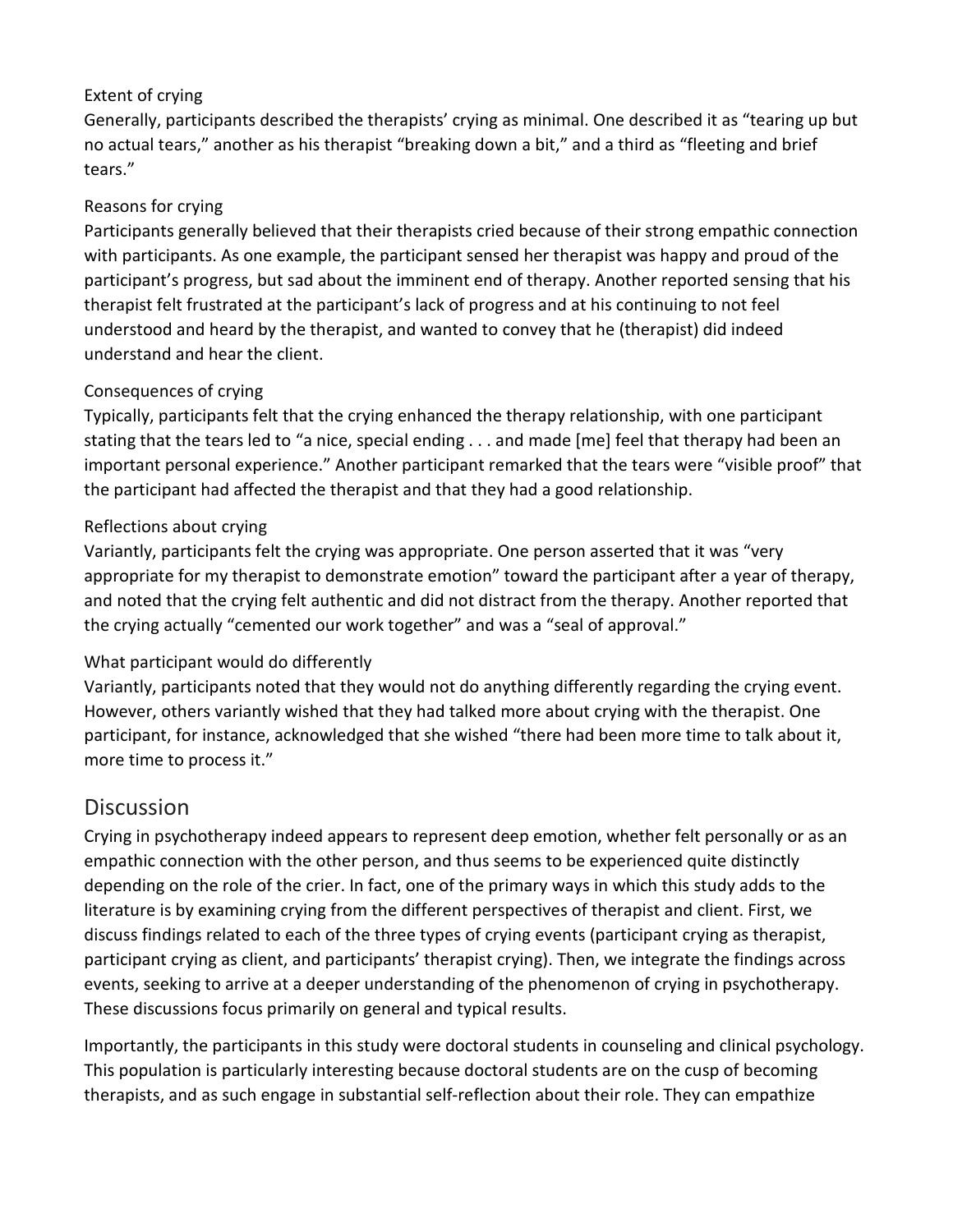greatly with clients, are often self-critical about how to be therapists, and look to their own therapists as role models.

## Participants Crying as Therapists

As therapists, participants worried about how their crying might affect their clients, the appropriateness of crying, and often sought to control their emotions. Perhaps, as Counselman [\(1997\)](https://0-web-a-ebscohost-com.libus.csd.mu.edu/ehost/detail/detail?vid=0&sid=31a23438-ac1b-4d2c-92d0-63814aa9a694%40sessionmgr4007&bdata=JnNpdGU9ZWhvc3QtbGl2ZQ%3d%3d#c8) noted, these therapists-in-training feared they would not be able to stop crying if they allowed themselves to start, or feared that their tears would upset or overwhelm their clients (Nelson, [2005;](https://0-web-a-ebscohost-com.libus.csd.mu.edu/ehost/detail/detail?vid=0&sid=31a23438-ac1b-4d2c-92d0-63814aa9a694%40sessionmgr4007&bdata=JnNpdGU9ZWhvc3QtbGl2ZQ%3d%3d#c22) [Rhue, 2001\)](https://0-web-a-ebscohost-com.libus.csd.mu.edu/ehost/detail/detail?vid=0&sid=31a23438-ac1b-4d2c-92d0-63814aa9a694%40sessionmgr4007&bdata=JnNpdGU9ZWhvc3QtbGl2ZQ%3d%3d#c26). This combination of concerns yielded restrained crying, and perhaps reflects theoretical admonitions against therapists crying with clients [\(Beck et al., 1979;](https://0-web-a-ebscohost-com.libus.csd.mu.edu/ehost/detail/detail?vid=0&sid=31a23438-ac1b-4d2c-92d0-63814aa9a694%40sessionmgr4007&bdata=JnNpdGU9ZWhvc3QtbGl2ZQ%3d%3d#c3) [McWilliams, 1994\)](https://0-web-a-ebscohost-com.libus.csd.mu.edu/ehost/detail/detail?vid=0&sid=31a23438-ac1b-4d2c-92d0-63814aa9a694%40sessionmgr4007&bdata=JnNpdGU9ZWhvc3QtbGl2ZQ%3d%3d#c21). Many also experienced an emotional or empathic connection with their clients as they cried, similar to that described by [Counselman \(1997\)](https://0-web-a-ebscohost-com.libus.csd.mu.edu/ehost/detail/detail?vid=0&sid=31a23438-ac1b-4d2c-92d0-63814aa9a694%40sessionmgr4007&bdata=JnNpdGU9ZWhvc3QtbGl2ZQ%3d%3d#c8) and [Alden \(2001\).](https://0-web-a-ebscohost-com.libus.csd.mu.edu/ehost/detail/detail?vid=0&sid=31a23438-ac1b-4d2c-92d0-63814aa9a694%40sessionmgr4007&bdata=JnNpdGU9ZWhvc3QtbGl2ZQ%3d%3d#c2) Some crying arose from therapists' countertransference (similar to [Counselman, 1997\)](https://0-web-a-ebscohost-com.libus.csd.mu.edu/ehost/detail/detail?vid=0&sid=31a23438-ac1b-4d2c-92d0-63814aa9a694%40sessionmgr4007&bdata=JnNpdGU9ZWhvc3QtbGl2ZQ%3d%3d#c8), reflecting the emotional contagion of therapeutic work. Furthermore, the crying seemed appropriate, strengthened the therapy bond, and deepened the therapeutic work, which reflects findings that clients often experience therapist crying as a powerful empathic reaction that renders their connection stronger and reinforces the humanity of each [\(Blume-](https://0-web-a-ebscohost-com.libus.csd.mu.edu/ehost/detail/detail?vid=0&sid=31a23438-ac1b-4d2c-92d0-63814aa9a694%40sessionmgr4007&bdata=JnNpdGU9ZWhvc3QtbGl2ZQ%3d%3d#c4)[Marcovici et al., 2013;](https://0-web-a-ebscohost-com.libus.csd.mu.edu/ehost/detail/detail?vid=0&sid=31a23438-ac1b-4d2c-92d0-63814aa9a694%40sessionmgr4007&bdata=JnNpdGU9ZWhvc3QtbGl2ZQ%3d%3d#c4) [Counselman, 1997;](https://0-web-a-ebscohost-com.libus.csd.mu.edu/ehost/detail/detail?vid=0&sid=31a23438-ac1b-4d2c-92d0-63814aa9a694%40sessionmgr4007&bdata=JnNpdGU9ZWhvc3QtbGl2ZQ%3d%3d#c8) [Nelson, 2008;](https://0-web-a-ebscohost-com.libus.csd.mu.edu/ehost/detail/detail?vid=0&sid=31a23438-ac1b-4d2c-92d0-63814aa9a694%40sessionmgr4007&bdata=JnNpdGU9ZWhvc3QtbGl2ZQ%3d%3d#c23) [Pope et al., 1987;](https://0-web-a-ebscohost-com.libus.csd.mu.edu/ehost/detail/detail?vid=0&sid=31a23438-ac1b-4d2c-92d0-63814aa9a694%40sessionmgr4007&bdata=JnNpdGU9ZWhvc3QtbGl2ZQ%3d%3d#c25) [Rhue, 2001;](https://0-web-a-ebscohost-com.libus.csd.mu.edu/ehost/detail/detail?vid=0&sid=31a23438-ac1b-4d2c-92d0-63814aa9a694%40sessionmgr4007&bdata=JnNpdGU9ZWhvc3QtbGl2ZQ%3d%3d#c26) [Van Heukelem,](https://0-web-a-ebscohost-com.libus.csd.mu.edu/ehost/detail/detail?vid=0&sid=31a23438-ac1b-4d2c-92d0-63814aa9a694%40sessionmgr4007&bdata=JnNpdGU9ZWhvc3QtbGl2ZQ%3d%3d#c30)  [1979\)](https://0-web-a-ebscohost-com.libus.csd.mu.edu/ehost/detail/detail?vid=0&sid=31a23438-ac1b-4d2c-92d0-63814aa9a694%40sessionmgr4007&bdata=JnNpdGU9ZWhvc3QtbGl2ZQ%3d%3d#c30). Although the crying was discussed in supervision, therapists wished they had talked about it more with their clients, perhaps noting an opportunity for immediacy [\(Hill et al., 2014;](https://0-web-a-ebscohost-com.libus.csd.mu.edu/ehost/detail/detail?vid=0&sid=31a23438-ac1b-4d2c-92d0-63814aa9a694%40sessionmgr4007&bdata=JnNpdGU9ZWhvc3QtbGl2ZQ%3d%3d#c13) Hill & Knox, [2009\)](https://0-web-a-ebscohost-com.libus.csd.mu.edu/ehost/detail/detail?vid=0&sid=31a23438-ac1b-4d2c-92d0-63814aa9a694%40sessionmgr4007&bdata=JnNpdGU9ZWhvc3QtbGl2ZQ%3d%3d#c15), both of which are new findings.

## Participants Crying as Clients

As clients, participants often cried when sharing difficult personal experiences, supporting Nelson's [\(2008\)](https://0-web-a-ebscohost-com.libus.csd.mu.edu/ehost/detail/detail?vid=0&sid=31a23438-ac1b-4d2c-92d0-63814aa9a694%40sessionmgr4007&bdata=JnNpdGU9ZWhvc3QtbGl2ZQ%3d%3d#c23) assertion that adult crying is stimulated by separation from or loss of attachment figures. As they cried, participants felt both comfort and discomfort with their tears, were able to access the pain and sadness evoking the tears, sensed that their therapists felt emotionally connected with them as they cried, and usually cried quite a bit (both in terms of intensity and duration), echoing the various forms of crying (i.e., inhibited, protest/angry, sadness/despair) found in [Robinson et al. \(2015\).](https://0-web-a-ebscohost-com.libus.csd.mu.edu/ehost/detail/detail?vid=0&sid=31a23438-ac1b-4d2c-92d0-63814aa9a694%40sessionmgr4007&bdata=JnNpdGU9ZWhvc3QtbGl2ZQ%3d%3d#c27) As above, the crying enhanced the therapy bond, deepened the work, and elicited greater insight and self-awareness, similar to the findings of [Zingaretti et al. \(2017\).](https://0-web-a-ebscohost-com.libus.csd.mu.edu/ehost/detail/detail?vid=0&sid=31a23438-ac1b-4d2c-92d0-63814aa9a694%40sessionmgr4007&bdata=JnNpdGU9ZWhvc3QtbGl2ZQ%3d%3d#c31)

## Participants' (Clients') Therapists' Crying

Therapist crying in participants' sessions was usually triggered by discussions of termination, which evoked the mutual empathic connection between therapist and participant. The therapists' crying was rather muted, but strengthened the therapy bond. The subdued nature of the crying echoes [Nelson's](https://0-web-a-ebscohost-com.libus.csd.mu.edu/ehost/detail/detail?vid=0&sid=31a23438-ac1b-4d2c-92d0-63814aa9a694%40sessionmgr4007&bdata=JnNpdGU9ZWhvc3QtbGl2ZQ%3d%3d#c23)  [\(2008\)](https://0-web-a-ebscohost-com.libus.csd.mu.edu/ehost/detail/detail?vid=0&sid=31a23438-ac1b-4d2c-92d0-63814aa9a694%40sessionmgr4007&bdata=JnNpdGU9ZWhvc3QtbGl2ZQ%3d%3d#c23) acknowledgment that therapists may seek to suppress their tears in session so as not to interfere with clients' own processing and intrapersonal experiences. Paralleling the findings of participants' crying while providing therapy to their own clients (see above), this crying also yielded positive effects on the therapy relationship: It personified an empathic response that drew therapist and client closer together [\(Blume-Marcovici et al., 2013\)](https://0-web-a-ebscohost-com.libus.csd.mu.edu/ehost/detail/detail?vid=0&sid=31a23438-ac1b-4d2c-92d0-63814aa9a694%40sessionmgr4007&bdata=JnNpdGU9ZWhvc3QtbGl2ZQ%3d%3d#c4), reflected the attachment between therapist and client [\(Nelson, 2008\)](https://0-web-a-ebscohost-com.libus.csd.mu.edu/ehost/detail/detail?vid=0&sid=31a23438-ac1b-4d2c-92d0-63814aa9a694%40sessionmgr4007&bdata=JnNpdGU9ZWhvc3QtbGl2ZQ%3d%3d#c23), and likewise depicted their shared humanity [\(Van Heukelem, 1979\)](https://0-web-a-ebscohost-com.libus.csd.mu.edu/ehost/detail/detail?vid=0&sid=31a23438-ac1b-4d2c-92d0-63814aa9a694%40sessionmgr4007&bdata=JnNpdGU9ZWhvc3QtbGl2ZQ%3d%3d#c30).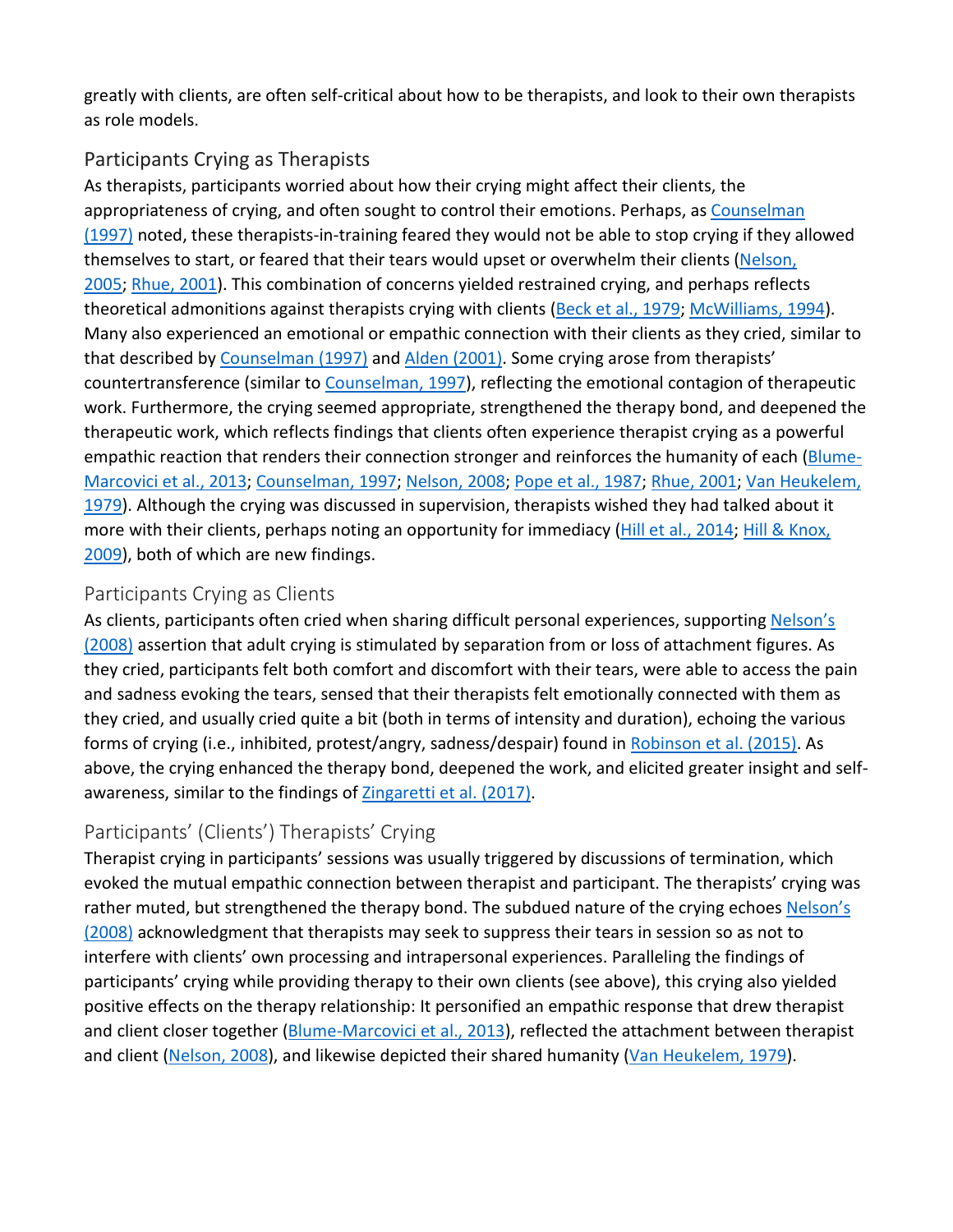## Integrating the Findings

These therapists-in-training were understandably concerned about the impact of their crying on their clients, and thus often tempered this expression of emotion. Nevertheless, the crying yielded positive effects, although therapists wished they had discussed the event more fully with their clients. Crying in their own therapy as clients was triggered by discussion of difficult relational experiences, and rather than restraining their emotions (as above), they allowed themselves to fully access the pain and sadness related to those experiences, leading to rather intense crying. Here, too, such emotional expression fostered positive effects. A specific trigger—discussion of termination—also elicited their therapists' crying, and although this crying nurtured positive effects, it, too, was muted (as had been participants' own crying when in the therapist role). Across all three types of crying events, participants noted the presence of a strong empathic connection between therapist and client.

It seems, then, that in the therapist role, crying with clients is quite subdued and restrained, likely out of due concern for its potential impact on clients. When in the client role, the crying was noticeably less inhibited, enabling the crier to more freely access and express powerful emotions. Regardless of the role, crying yielded beneficial effects, both intra- and interpersonally.

Given our interest in examining the potential role of therapist experience on crying, we wondered how the findings regarding these doctoral-student participants' crying as therapists might compare with those of their therapists crying in participants' own therapy. Because we do not know the experience level of participants' therapists, however, we must be tentative in drawing any conclusions. Overall, the two sets of findings are quite parallel. The antecedents were similar (discussion of distressing personal events or termination), as were thoughts about the emotional connection between therapist and client before or during the crying, the muted nature of the crying itself, the reasons for crying (empathic connection and countertransference), the event's strengthening the therapy relationship, the later reflections about the crying (it was appropriate to cry), and the desire to have discussed the crying more fully with the other member of the therapy dyad. In the role of therapist, however, participants worried about the impact and appropriateness of their crying and sought to remain in control, concerns not found when they described their own therapists crying with them in therapy. Such fears likely reflect these neophyte participants' understandable anxiety about how such an event might affect the therapy process and relationship. Finally, when their therapists cried with them, participants reported some degree of discomfort (caution, concern) and negative emotions, which again may reflect their lesser experience . . . and perhaps reduced comfort . . . with such potentially provocative therapy events.

#### Limitations

European American women constituted the majority of the sample, and thus the results may not depict the experiences of men or of those who come from different racial/ethnic backgrounds. Regarding gender, there is indeed a gender gap in psychology doctoral students: [Cope, Michalski, and](https://0-web-a-ebscohost-com.libus.csd.mu.edu/ehost/detail/detail?vid=0&sid=31a23438-ac1b-4d2c-92d0-63814aa9a694%40sessionmgr4007&bdata=JnNpdGU9ZWhvc3QtbGl2ZQ%3d%3d#c7)  [Fowler \(2016\)](https://0-web-a-ebscohost-com.libus.csd.mu.edu/ehost/detail/detail?vid=0&sid=31a23438-ac1b-4d2c-92d0-63814aa9a694%40sessionmgr4007&bdata=JnNpdGU9ZWhvc3QtbGl2ZQ%3d%3d#c7) reported that, across all psychology doctoral students, 72.1% are women and 27.9% are men. Our gender ratio exceeded this figure, but is consistent with our experience obtaining participants in recent projects. In addition, our participants were all clinical or counseling psychology doctoral students, and therefore may not reflect the experiences of those not in the mental health professions, nor of those with greater experience. Each participant had received the protocol in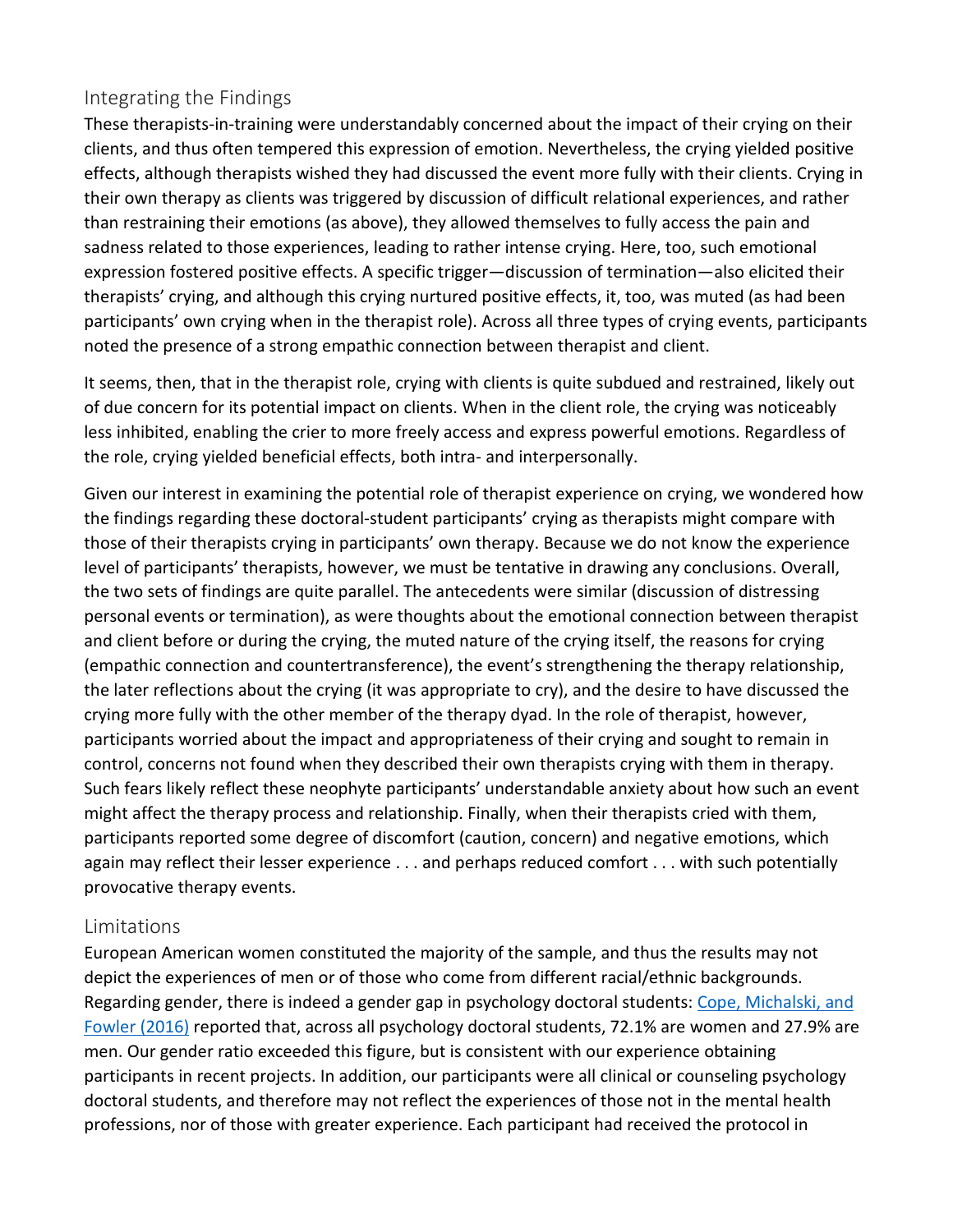advance so that s/he could think about her/his crying experiences in therapy (whether as therapist or client); those who received the protocol but chose not to take part may have had different experiences. We have data, based on retrospective recall, from only one member of the therapy dyad, and thus do not know how the other member of the dyad experienced these crying events. We asked participants to report on events from the past, and thus their reflections or interpretations of these events during the interview may differ from those at the time of the events themselves. We also did not examine participants' experiences of their own clients crying in therapy, nor did we gather specific information about the therapies themselves. Interviews were conducted by phone, which may have affected the type of information shared. Finally, we allowed participants to select the event they wished to discuss, without limiting them to the most recent, most typical, or most intense such event, for instance. Whereas other research [\(Blume-Marcovici, Stolberg, and Khademi, 2015\)](https://0-web-a-ebscohost-com.libus.csd.mu.edu/ehost/detail/detail?vid=0&sid=31a23438-ac1b-4d2c-92d0-63814aa9a694%40sessionmgr4007&bdata=JnNpdGU9ZWhvc3QtbGl2ZQ%3d%3d#c5) asked participants to report their most recent experiences of crying in therapy (as a therapist), our participants were free to choose any such event, even if not the most recent, and thus may offer a different perspective.

## Implications for Research

Despite the findings revealed by this study, more remains to be learned about crying in therapy. Given that most of our sample consisted of European American women, it would be wise to examine this phenomenon with samples that differ with regard to race, ethnicity, and gender. Important cultural differences in how such crying is experienced may well exist. We also captured only one side of the crying experience in this study. How did these therapists' clients, for instance, experience the therapists' crying? We may have some sense of how therapist crying is experienced by clients in the third type of event we examined. Furthermore, how does the status of the therapy relationship play a role? For instance, would strong versus tenuous relationships elicit different responses to crying? How does the timing of crying affect its reception: Would crying early in therapy have a different impact than crying later in therapy? Does therapist crying serve as a model for client crying, and thus might it help stimulate client expression of affect? To what extent might personality factors influence the experience of crying? Does therapist experience level influence her/his comfort with, and then allowance of, crying in therapy? Relatedly, how does therapist crying change over the course of a career?

## Implications for Training and Practice

We know that participants are rightly concerned about how their crying, as therapists, may affect clients. More explicit discussion of such events in training and supervision, then, may help trainees better understand both the stimuli for such crying, as well as the potential effects, echoing the recommendations of **Blume-Marcovici, Stolberg, Khademi, and Giromini (2015)**. Such discussions may be especially prudent as trainees approach termination, a phase of therapy that may more frequently elicit crying. As with other potentially provocative events in therapy (e.g., immediacy and therapist selfdisclosure), direct discussion of the motivations for and repercussions of such interventions may enable therapists to manage them more effectively. We also note participants' wish that they had discussed their crying, as therapists, more fully with their clients. Thus, we recommend that such discussions occur: After such a potentially powerful event in therapy transpires, it behooves therapists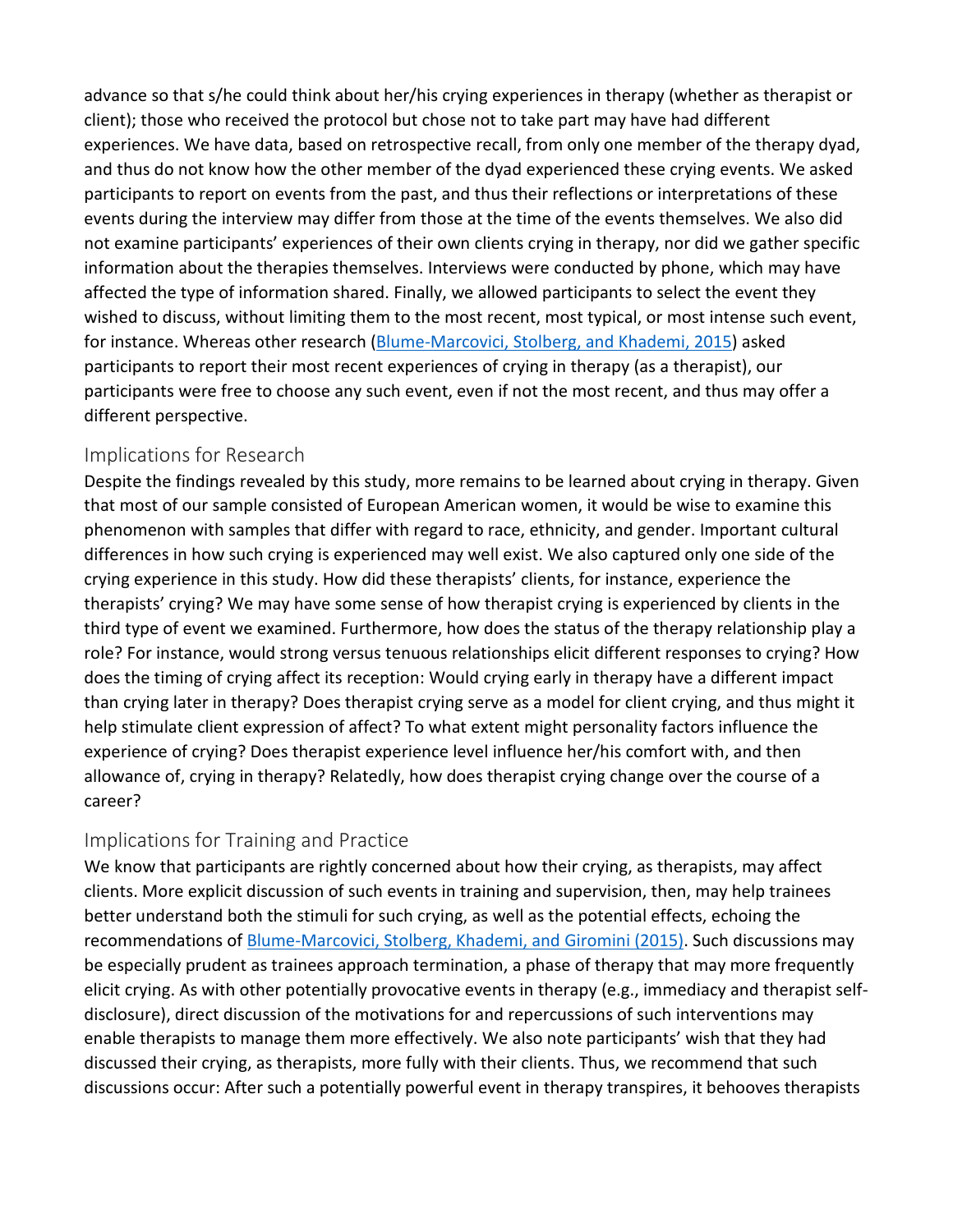to allow their clients to talk fully about how they experienced the event. The fruits of such a discussion may well enhance the therapy relationship and process.

When participants were in the client role, they reported largely positive effects of crying intensely while discussing distressing events. As such, therapists' normalizing, empathizing with, or perhaps even nurturing such client crying may be beneficial, especially given the finding that some participants wished they had let themselves cry even more. Relatedly, some participants wanted to talk more with their therapist about their crying as clients, adding further impetus to the potential benefits of discussing such events.

## [References](https://0-web-a-ebscohost-com.libus.csd.mu.edu/ehost/detail/detail?vid=0&sid=31a23438-ac1b-4d2c-92d0-63814aa9a694%40sessionmgr4007&bdata=JnNpdGU9ZWhvc3QtbGl2ZQ%3d%3d#toc)

- Ainsworth, M., Blehar, M. C., Waters, F., & Wall, S. (1978). *Patterns of attachment*. Hillsdale, NJ: Erlbaum.
- Alden, P. A. (2001). Gently wiping her tears away. In S.Kahn & E.Fromm (Eds.), *Changes in the therapist* (pp. 97–104). Malwah, NJ: Erlbaum.
- Beck, A. T., Rush, A. J., Shaw, B. F., & Emory, G. (1979). *Cognitive therapy of depression*. New York, NY: Guilford Press.
- Blume-Marcovici, A. C., Stolberg, R. A., & Khademi, M. (2013). Do therapists cry in therapy? The role of experience and other factors in therapists' tears. *Psychotherapy*, *50*, 224–234. 10.1037/a0031384
- Blume-Marcovici, A. C., Stolberg, R. A., & Khademi, M. (2015). Examining our tears: Therapists' accounts of crying in therapy. *American Journal of Psychotherapy*, *69*, 399–421.
- Blume-Marcovici, A. C., Stolberg, R. A., Khademi, M., & Giromini, L. (2015). When therapists cry: Implications for supervision and training. *The Clinical Supervisor*, *34*, 164–183. 10.1080/07325223.2015.1048556
- Cope, C., Michalski, D. S., & Fowler, G. A. (2016). *Graduate study in psychology: Summary report: Student demographics*. American Psychological Association, Education Directorate, Office of Graduate and Postgraduate Education and Training. Washington, DC: APA.
- Counselman, E. F. (1997). Self-disclosure, tears, and the dying client. *Psychotherapy*, *34*, 233–237. 10.1037/h0087715
- Crits-Christoph, P., Luborsky, L., Gay, E., Todd, T. C., Barber, J. C., & Luborsky, E. (1996). A symptomcontext study of family therapy: What makes Suzie cry? In L.Luborsky (Ed.), *The symptomcontext method: Symptoms as opportunities in psychotherapy* (pp. 297–308). Washington, DC: American Psychological Association. 10.1037/10207-011
- Greenberg, L. S. (2004). Emotion-focused therapy. *Clinical Psychology & Psychotherapy*, *11*, 3–16. 10.1002/cpp.388
- Hess, S. A., Knox, S., Schultz, J. M., Hill, C. E., Sloan, L., Brandt, S., . . .Hoffman, M. A. (2008). Predoctoral interns' nondisclosure in supervision. *Psychotherapy Research*, *18*, 400–411. 10.1080/10503300701697505
- Hill, C. E. (2012). *Consensual qualitative research: A practical resource for investigating social science phenomena*. Washington, DC: American Psychological Association.
- Hill, C. E., Gelso, C. J., Chui, H., Spangler, P. T., Hummel, A., Huang, T., . . .Miles, J. R. (2014). To be or not to be immediate with clients: The use and perceived effects of immediacy in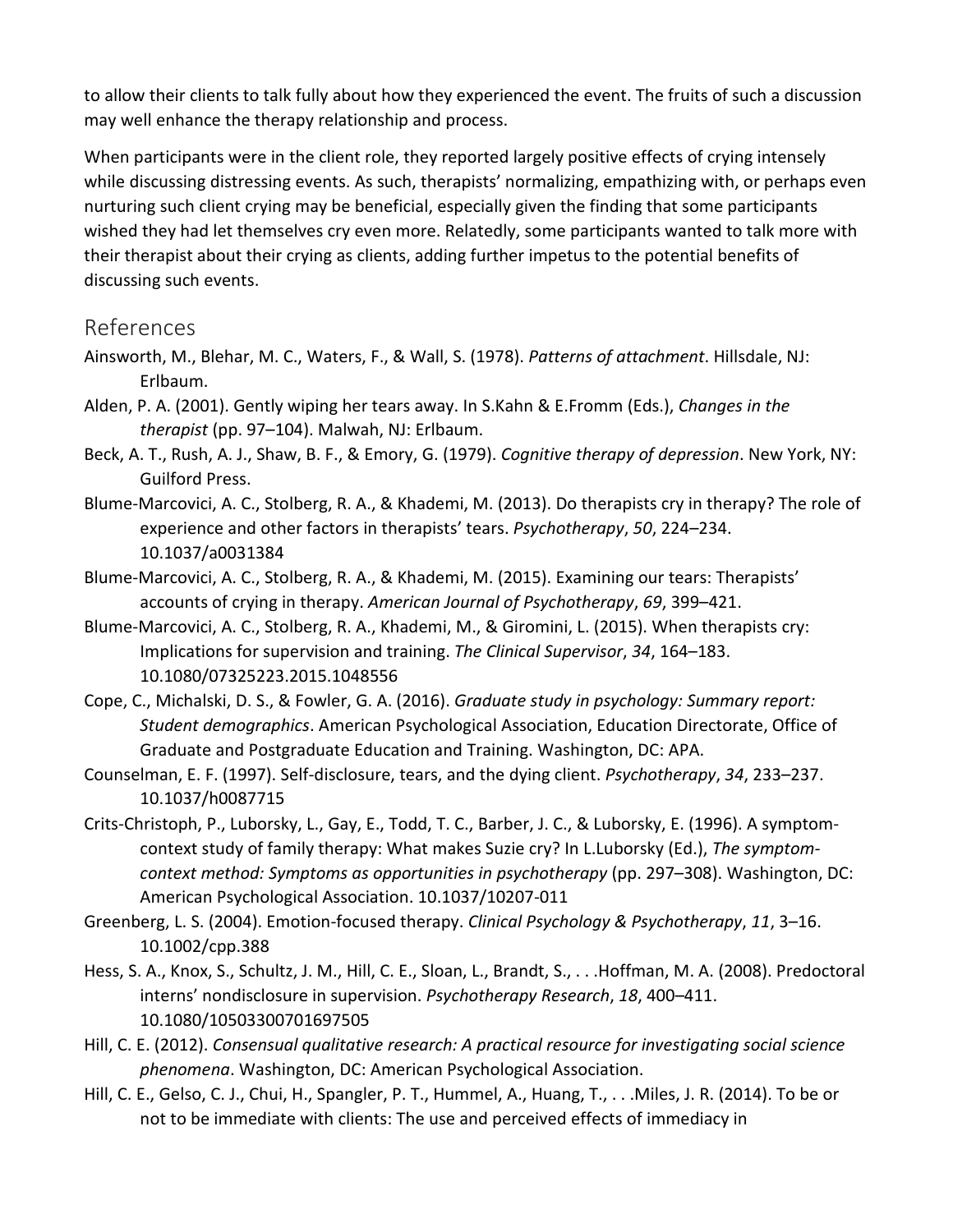psychodynamic/interpersonal psychotherapy. *Psychotherapy Research*, *24*, 299–315. 10.1080/10503307.2013.812262

- Hill, C. E., Kline, K., Bauman, V., Brent, T., Breslin, C., Calderon, M., . . .Knox, S. (2015). What's it all about? A qualitative study of meaning in life for counseling psychology doctoral students. *Counselling Psychology Quarterly*, *28*, 1–26. 10.1080/09515070.2014.965660
- Hill, C. E., & Knox, S. (2009). Processing the therapeutic relationship. *Psychotherapy Research*, *19*, 13– 29. 10.1080/10503300802621206
- Hill, C. E., Sullivan, C., Knox, S., & Schlosser, L. (2007). Becoming psychotherapists: Experiences of novice therapists in a beginning graduate class. *Psychotherapy*, *44*, 434–449. 10.1037/0033- 3204.44.4.434
- Linton, S. J. (1985). A behavioral treatment for inability to express emotions. *Scandinavian Journal of Behaviour Therapy*, *14*, 33–38. 10.1080/16506078509455729
- Mahrer, A. R., Fairweather, D. R., Passey, S., Gingras, N., & Boulet, D. B. (1999). The promotion and use of strong feelings in psychotherapy. *Journal of Humanistic Psychology*, *39*, 35–53. 10.1177/0022167899391005
- McCullough, L., Kuhn, N., Andrews, S., Kaplan, A., Wolf, J., & Lanza Hurley, C. (2003). *Treating affect phobia: A manual for short-term dynamic psychotherapy*. New York, NY: Guilford Press.
- McWilliams, N. (1994). *Psychoanalytic diagnosis*. New York, NY: Guilford Press.
- Nelson, J. K. (2005). How therapists deal with crying and caregiving, including their own. In J. K.Nelson (Ed.), *Seeing through tears: Crying and attachment* (pp. 173–192). New York, NY: Taylor and Francis.
- Nelson, J. K. (2008). Crying in psychotherapy: Its meaning, assessment, and management based on attachment theory. In A.Vingerhoets, I.Nyklicek, & J.Denollet (Eds.), *Emotion regulation: Conceptual and clinical issues* (pp. 202–214). New York, NY: Springer. 10.1007/978-0-387- 29986-0\_13
- Owens, C. (2005). Moved to tears: Technical considerations and dilemmas encountered in working with a 13-year-old boy with acquired quadriplegia. *Journal of Child Psychotherapy*, *31*, 284–302. 10.1080/00754170500370753
- Pope, K. S., Tabachnick, B. G., & Keith-Spiegel, P. (1987). Ethics of practice. The beliefs and behaviors of psychologists as therapists. *American Psychologist*, *42*, 993–1006. 10.1037/0003- 066X.42.11.993
- Rhue, J. W. (2001). Death, bereavement, and the therapist. In S.Kahn & E.Fromm (Eds.), *Changes in the therapist* (pp. 117–131). Mahwah, NJ: Erlbaum Publishers.
- Robinson, N., Hill, C. E., & Kivlighan, D. M., Jr. (2015). Crying as communication in psychotherapy: The influence of client and therapist attachment dimensions and client attachment to therapist on amount and type of crying. *Journal of Counseling Psychology*, *62*, 379–392. 10.1037/cou0000090
- Stahl, J. V., Hill, C. E., Jacobs, T., Kleinman, S., Isenberg, D., & Stern, A. (2009). When the shoe is on the other foot: A qualitative study of intern-level trainees' perceived learning from clients. *Psychotherapy*, *46*, 376–389. 10.1037/a0017000
- Tritt, A., Kelly, J., & Waller, G. (2015). Patients' experiences of clinicians' crying during psychotherapy for eating disorders. *Psychotherapy*, *52*, 373–380. 10.1037/a0038711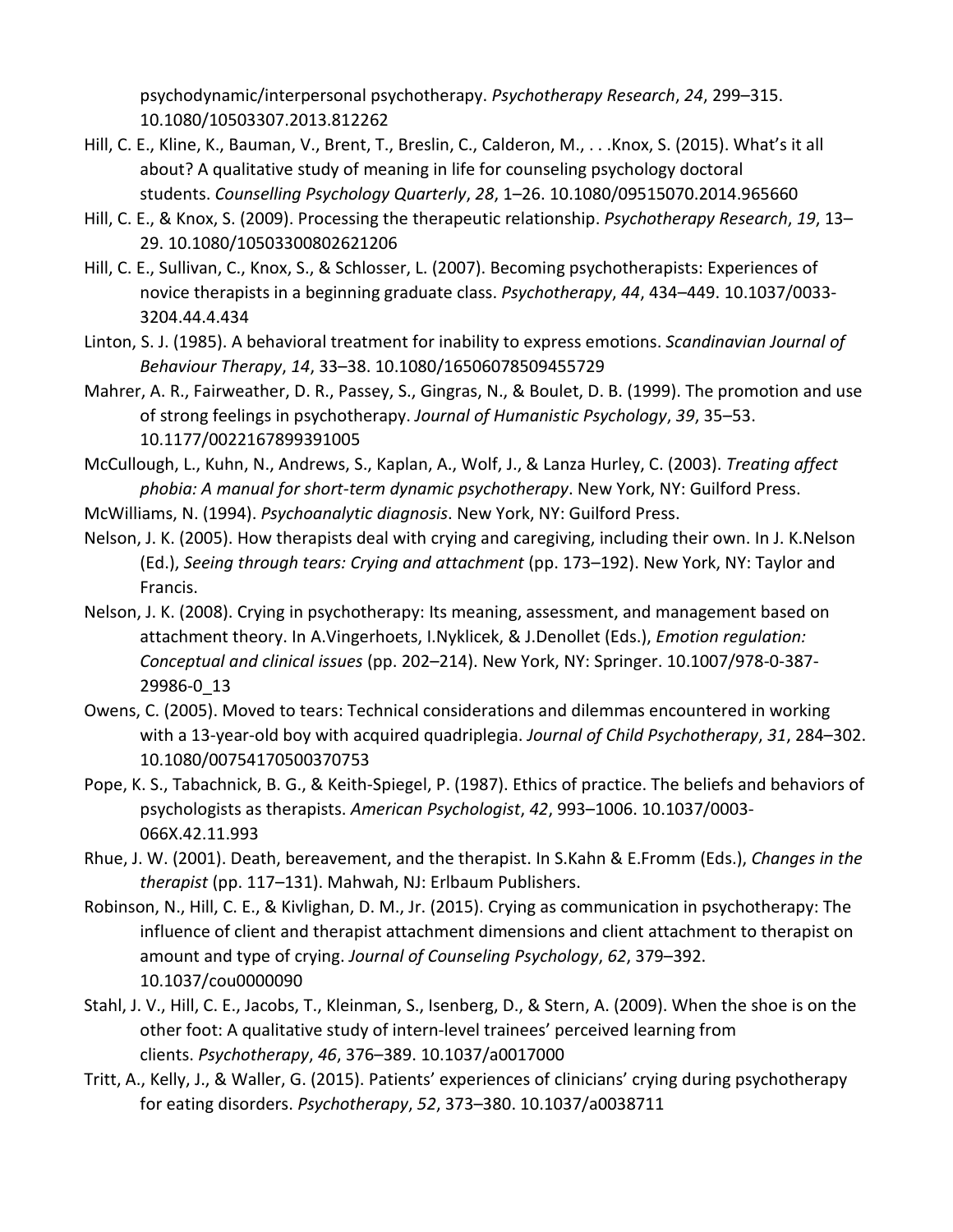- Van Heukelem, J. F. (1979). "Weep with those who weep": Understanding and helping the crying person. *Journal of Psychology and Theology*, *7*, 83–91.
- Zingaretti, P., Genova, F., Gazzillo, F., & Lingiardi, V. (2017). Patients' crying experiences in psychotherapy: Relationship with the patient level of personality organization, clinician approach, and therapeutic alliance. *Psychotherapy*, *54*, 159–166. 10.1037/pst0000110

## [APPENDICES](https://0-web-a-ebscohost-com.libus.csd.mu.edu/ehost/detail/detail?vid=0&sid=31a23438-ac1b-4d2c-92d0-63814aa9a694%40sessionmgr4007&bdata=JnNpdGU9ZWhvc3QtbGl2ZQ%3d%3d#toc)

## APPENDIX A: Author Biases

All authors were asked to respond to the following six prompts in an effort to illuminate their potential biases regarding crying in therapy: (a) How comfortable, in general, are you with crying?; (b) Please describe an experience you had, as a therapist, of crying with a client; (c) Please describe an experience you had, as a client, of crying with a therapist; (d) Please describe an experience you had, as a client, of your therapist crying with you; (e) What, if any, training did you receive about crying in therapy?; and (f) How appropriate do you feel it is for therapists to cry with clients? During data analysis, authors were mindful of their own and others' biases and sought to minimize any undue influence they may have had on the interpretation of the data.

As a group, the researchers expressed relative comfort with crying, but a few also acknowledged that they did so infrequently and/or that some of the messages they received as children were not to cry or to cry less. Only one reported crying, as a therapist, in session with a client, though two others noted that they had been close to tears on occasion with clients. All but one who had been in therapy (one researcher had not been in therapy) reported that they had cried with their therapist; none reported having their therapist cry in session. None reported any direct training in graduate school about therapist crying in therapy, though the topic was occasionally addressed in clinical settings (on practicum/internship, in supervision); the message communicated in such conversations was encouragement to be thoughtful and careful about such behavior, and to consider the potential effects of therapists' crying on clients. Finally, with regard to the appropriateness of therapists crying in session, most indicated that therapists need to use caution as they reflect on the stage and nature of the therapy relationship, the reason/impetus for the crying, whom the crying may serve, the therapists' ability to control the crying, and the potential effects of the crying on the client and the therapy.

#### APPENDIX B: Interview Protocol

Thank you for your participation in this study of crying experiences in individual therapy. We are grateful for your gift of time to this project to help us learn more about these phenomena.

Just as a reminder [state here, or just prior to First Specific Example section]: We will ask you about three distinct crying experiences. In the first, we will ask you to describe a time when you, as a therapist, cried when seeing an individual client. Second, we will ask you to describe a time when you, as a client, cried in an individual therapy session with your therapist. Third, we will ask you to describe a time when your therapist cried during an individual therapy session with you, when you were the client. If you do not have an example for each type of experiences, you are still very much welcome to participate. Finally, you must be a doctoral student in a clinical or counseling psychology doctoral program (up to and including predoctoral interns).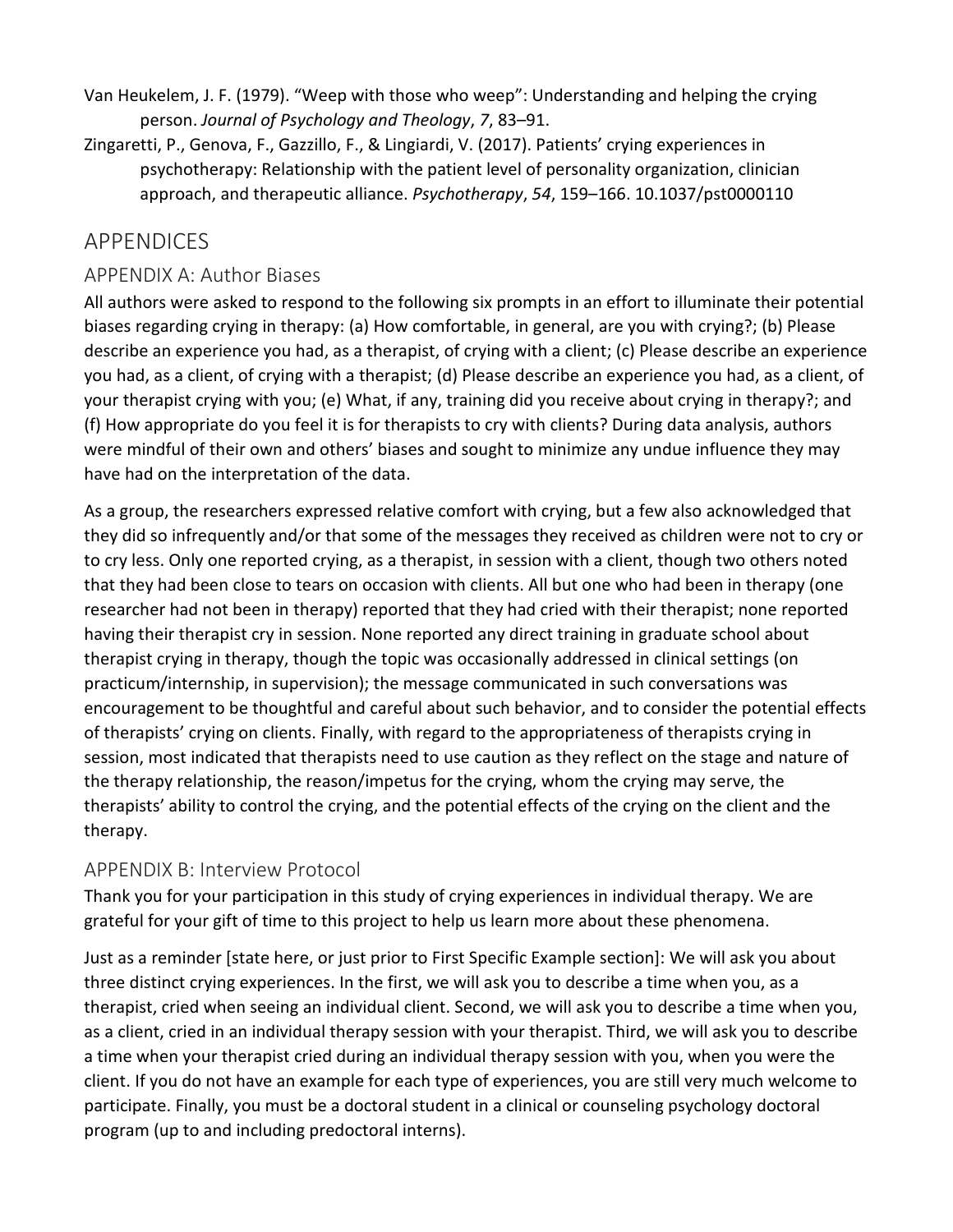#### Opening/Contextual Questions

First I'd like to ask you some contextual questions regarding therapists crying in session while providing therapy to clients.

- 1. Tell me about how comfortable you feel crying, and how often you cry in your life
	- In general
	- In therapy
- 2. Given your approach to therapy, what are your thoughts about therapists crying in therapy?
- 3. What, if any, training or supervision have you received about therapist crying?

First Specific Example: You, as a therapist, cried when seeing an individual client

Now I'd like you to talk about a specific example of when you cried in a session with an individual client within the last two years. If you have had more than one such experience, please choose the most salient one to discuss. Before we begin with the questions, just take a few moments to put yourself back in that setting . . . to get back in touch with that experience.

Antecedents

- 1. Please provide some basic information about the client and therapy (e.g., C demographics, length/duration of therapy, focus of therapy, therapy relationship, at what point in therapy the crying occurred, and setting of therapy).
- 2. What was going on in the therapy immediately before you began to cry (i.e., what were the circumstances that elicited the crying)?
- 3. Once you knew that the tears were coming, what do you recall feeling or thinking?
- 4. What do you think the client was feeling or thinking before your crying?

Crying Process

- 1. Please describe the crying itself . . . Paint the picture of the crying incident (e.g., amount of tears, how long crying lasted, who was in the room, any touching of client, and any other nonverbal responses).
- 2. What were you feeling or thinking during the crying?
- 3. What do you think the client was feeling or thinking about your crying?
- 4. What, if any, visible reactions did you notice in the client when you cried?
- 5. In what way were your own personal issues triggered by the client's situation?
- 6. In retrospect, what are your thoughts about why you cried?

#### Consequences

- 1. How did the crying seem to affect the client?
- 2. How did the crying affect the therapy?
- 3. How did the crying affect you?
- 4. Tell me about any discussion you had about this incident with the client, and how that discussion went.
- 5. Tell me about any discussions you had with others about this event, and how those discussion(s) went.
- 6. As you reflect back on this incident, what thoughts come to mind (e.g., appropriateness, effects, benefits, and harms)?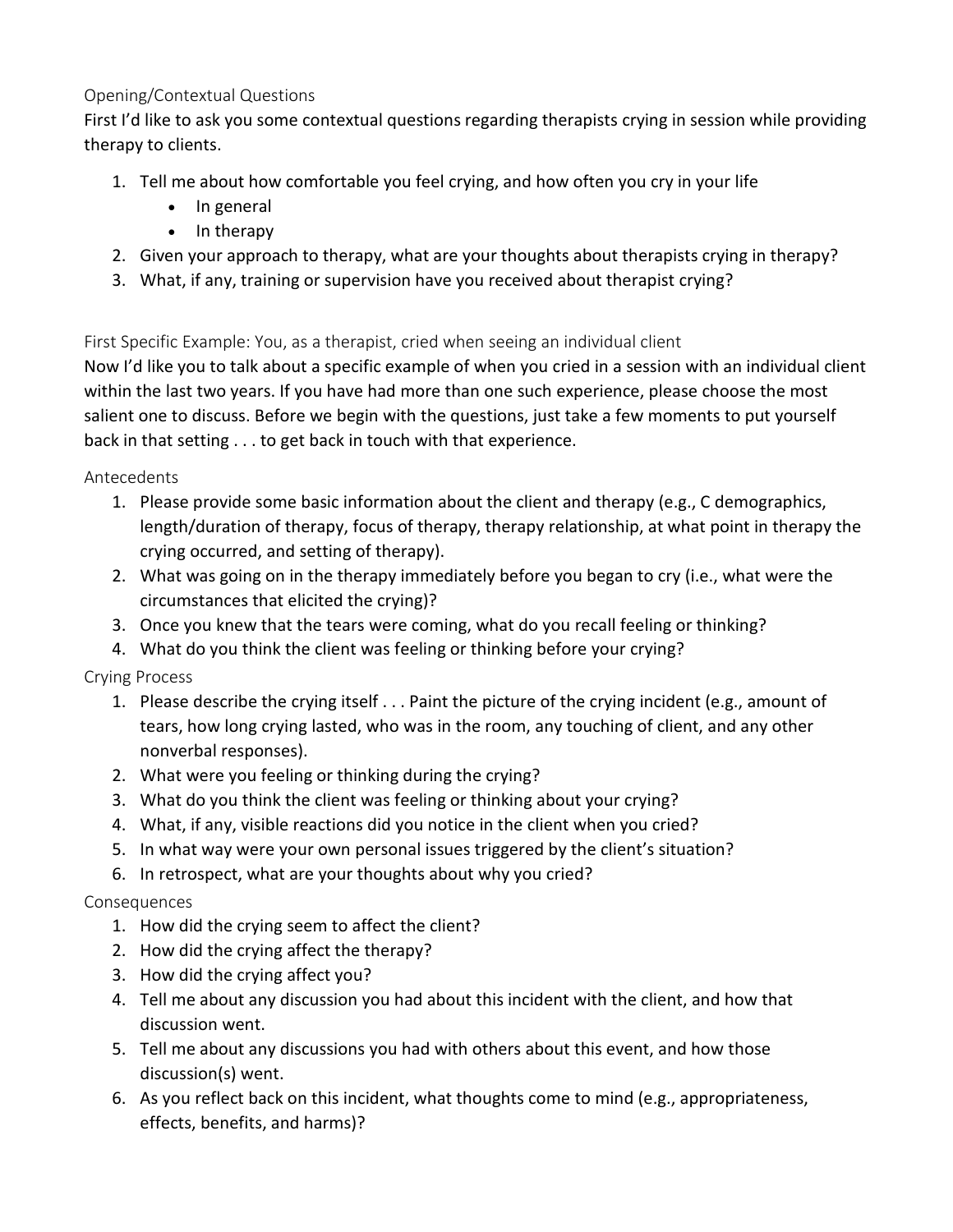- 7. Is there anything you would do differently regarding this event?
- 8. Is there anything else about this incident that you'd like to share?

Second Specific Example: You, as a client, cried in an individual therapy session with your therapist

Now I'd like you to talk about a specific example of when you, as a client, cried in an individual therapy session with your therapist within the last two years. If you have had more than one such experience, please choose the most salient one to discuss. Before we begin with the questions, just take a few moments to put yourself back in that setting . . . to get back in touch with that experience.

#### Antecedents

- 1. Please provide some basic information about the therapist and therapy (e.g., T demographics, length/duration of therapy, focus of therapy, therapy relationship, at what point in therapy the crying occurred, and setting of therapy).
- 2. What was going on in the therapy immediately before you began to cry (i.e., what were the circumstances that elicited the crying)?
- 3. Once you knew that the tears were coming, what do you recall feeling or thinking?
- 4. What do you think the therapist was feeling or thinking before your crying?

#### Crying Process

- 1. Please describe the crying itself . . . Paint the picture of the crying incident (e.g., amount of tears, how long crying lasted, who was in the room, any touching by the therapist, and any other nonverbal responses).
- 2. What were you feeling or thinking during the crying?
- 3. What do you think the therapist was feeling or thinking about your crying?
- 4. What, if any, visible reactions did you notice in the therapist when you cried?
- 5. In retrospect, what are your thoughts about why you cried?

#### Consequences

- 1. How did the crying seem to affect the therapist?
- 2. How did the crying affect the therapeutic relationship and your thoughts about the therapist?
- 3. How did the crying affect you?
- 4. Tell me about any discussion you had about this incident with the therapist, and how that discussion went.
- 5. Tell me about any discussions you had with others about this event, and how those discussion(s) went.
- 6. As you reflect back on this incident, what thoughts come to mind (e.g., appropriateness, effects, benefits, and harms)?
- 7. Is there anything you would do differently regarding this event?
- 8. Is there anything else about this incident that you'd like to share?

## Third Specific Example: Your therapist cried during an individual therapy session when you were a client

Now I'd like you to talk about a specific example of when your therapist cried during an individual therapy session when you were a client within the last two years. If you have had more than one such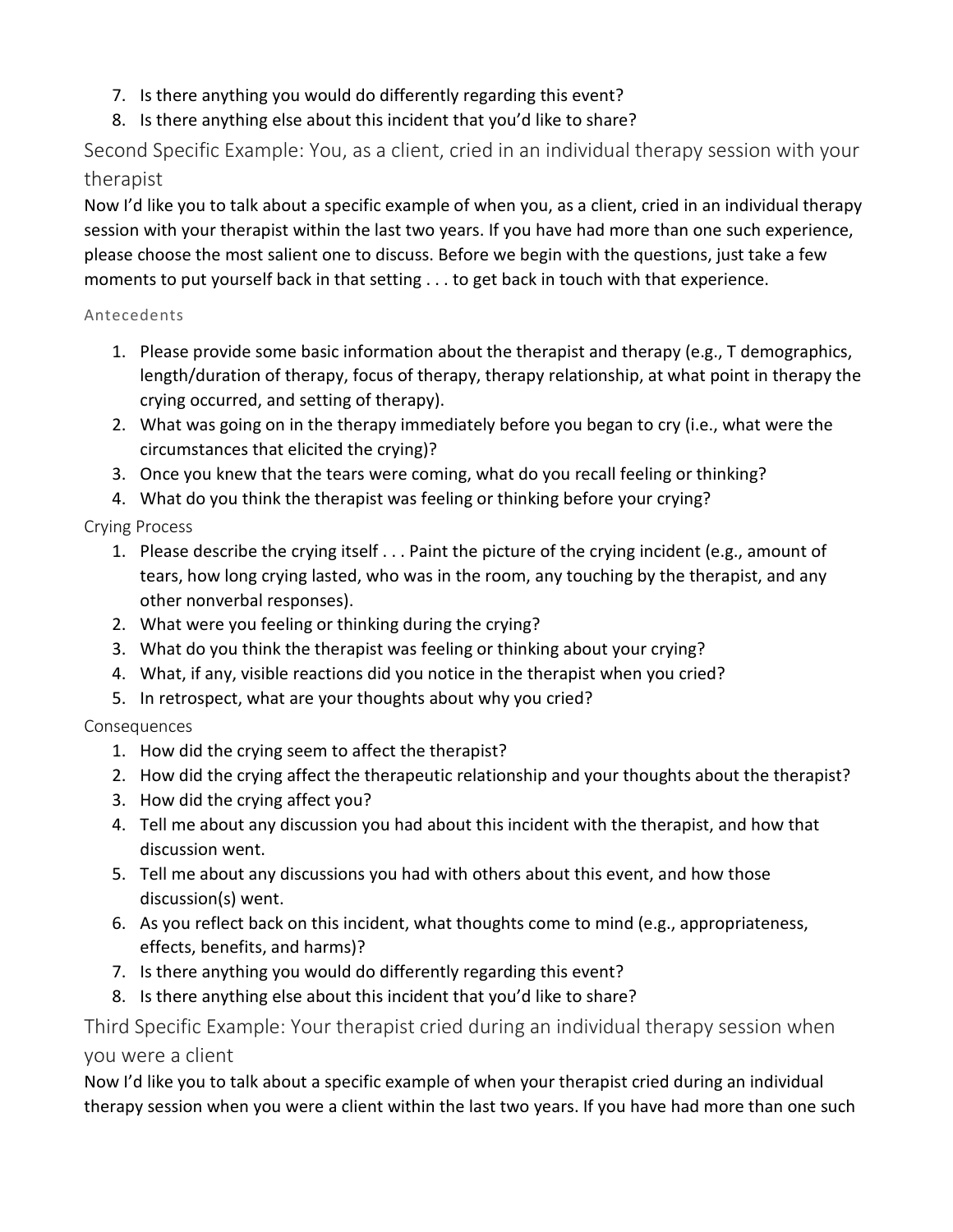experience, please choose the most salient one to discuss. Before we begin with the questions, just take a few moments to put yourself back in that setting . . . to get back in touch with that experience.

Antecedents

- 1. Please provide some basic information about the therapist and therapy (e.g., T demographics, length/duration of therapy, focus of therapy, therapy relationship, at what point in therapy the crying occurred, and setting of therapy).
- 2. What was going on in the therapy immediately before your therapist began to cry (i.e., what were the circumstances that seemed to elicit the crying)?
- 3. What do you think the therapist was feeling or thinking before s/he began to cry?

Crying Process

- 1. Please describe the crying itself . . . Paint the picture of the crying incident (e.g., amount of tears, how long crying lasted, who was in the room, any touching by therapist, and any other nonverbal responses).
- 2. What were you feeling or thinking during the crying?
- 3. What, if any, visible reactions did you notice in the therapist when s/he cried?
- 4. In retrospect, what are your thoughts about why your therapist cried?

Consequences

- 1. How did the crying seem to affect the therapist?
- 2. How did the crying affect the therapy?
- 3. How did the crying affect you?
- 4. Tell me about any discussion you had about this incident with the therapist, and how that discussion went.
- 5. Tell me about any discussions you had with others about this event, and how those discussion(s) went.
- 6. As you reflect back on this incident, what thoughts come to mind (e.g., appropriateness, effects, benefits, and harms)?
	- What do you think your colleagues would think about your therapist's crying?
	- How did/does this incident affect your thoughts about crying with your own clients?
- 7. Is there anything you would do, or wish had been done, differently regarding this event?
- 8. Is there anything else about this incident that you'd like to share?

Closing Questions

- 1. Why did you choose to participate in this interview?
- 2. What was your experience of the interview?
- 3. Is there anyone else you would recommend to participate in this study?

*Submitted:* March 19, 2017 *Revised:* July 1, 2017 *Accepted:* July 4, 2017

This publication is protected by US and international copyright laws and its content may not be copied without the copyright holders express written permission except for the print or download capabilities of the retrieval software used for access. This content is intended solely for the use of the individual